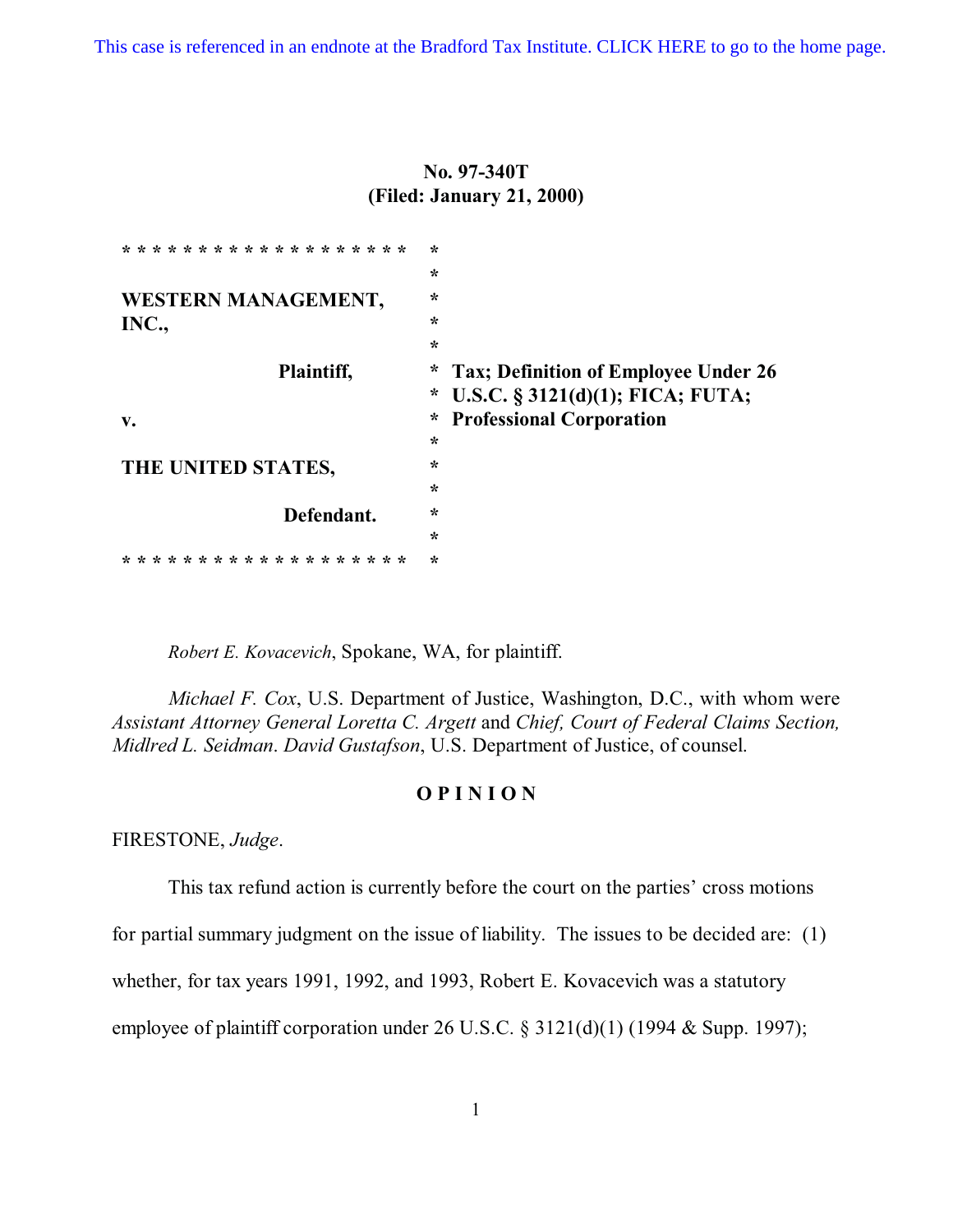and (2) if so, whether plaintiff corporation is entitled to relief under the safe harbor

provision of section 530 of the Revenue Act of 1978.<sup>2</sup>

After carefully reviewing the submissions and arguments of the parties, the court

hereby **GRANTS** defendant's cross motion for partial summary judgment.

# **FACTUAL BACKGROUND**

# **I. Stipulated Facts**

For purposes of partial summary judgment on the issue of liability, the following

facts have been agreed to by the parties: $3$ 

- 1. Robert E. Kovacevich was admitted to practice law as an attorney in 1992 and 1993, having been admitted since the 1960s.
- 2. Robert E. Kovacevich was continuously engaged in the business of practicing law eighteen years before plaintiff was formed.
- 3. Robert E. Kovacevich was a specialist in certain practice areas.
- 4. The nature of the law practice of Robert E. Kovacevich required a great degree of skill and expertise.
- 5. From the time plaintiff was founded in 1981 through 1997, plaintiff's name was Robert E. Kovacevich, P.S.
- 6. From the time plaintiff was founded in 1981 through 1997, plaintiff was incorporated in the State of Washington as a professional services corporation.

<sup>2</sup> Pub. L. No. 95-600, 92 Stat. 2763, 2885, codified at 26 U.S.C. § 3401 note (1979).

<sup>&</sup>lt;sup>3</sup> The facts listed here are repeated verbatim from the parties' agreed upon stipulations of relevant facts. The facts have been reorganized in order to present a chronological sequence of events.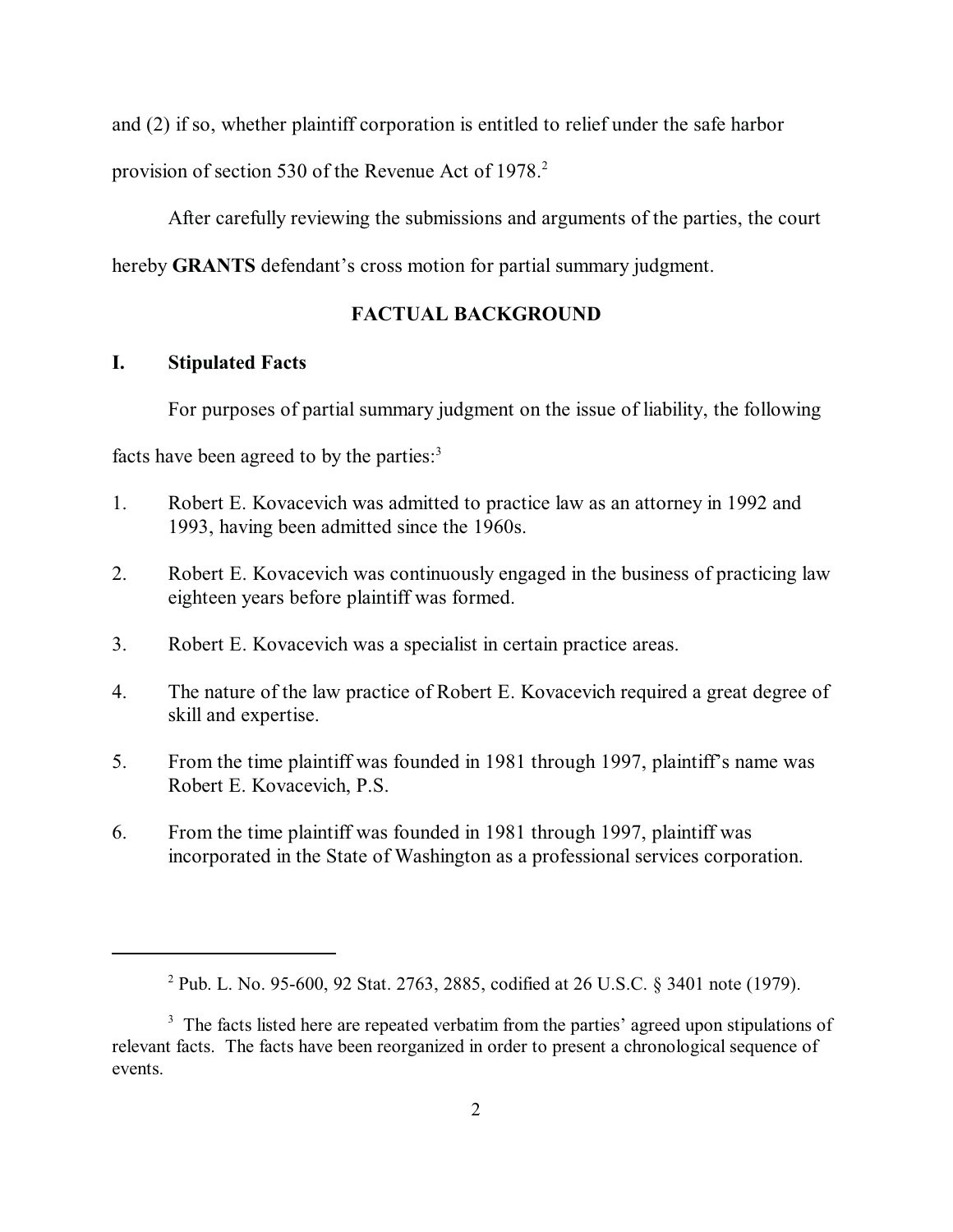- 7. From 1981 through 1997, one of the purposes of the corporation was "to practice law in accordance with Chapter 2.44 R.C.W. and Washington Supreme Court Rules for Admission to Practice 1-10 through its duly licensed employee or employees and clerks, secretaries, technicians, and assistants as may be allowable under said laws."
- 8. During 1992 and 1993, plaintiff was a "C" corporation for tax purposes.
- 9. Robert E. Kovacevich never agreed not to compete in the practice of law with plaintiff.
- 10. Account No. 13697-404 was opened in 1963.
- 11. Robert Kovacevich from 1963 through at least 1994 controlled account number 13697-404.
- 12. The income from the law practice was all deposited in bank account 13697-404 at the Seattle First National Bank.
- 13. From 1963 through 1981, Robert E. Kovacevich was engaged in the practice of law as a sole proprietor and deposited the income from his law practice in this account number 13697-404.
- 14. Plaintiff corporation maintained a pooled trust account.
- 15. Robert E. Kovacevich did not maintain a pooled trust account separate from plaintiff's account during the years in question.
- 16. Of all the checks written on account number 13697-404 in 1992 and 1993, not more than two were written to Robert E. Kovacevich expressly by name.
- 17. Robert Kovacevich was the incorporator and served as registered agent for plaintiff.
- 18. From the time plaintiff corporation was founded in 1981 through 1997, Robert E. Kovacevich was the sole shareholder, subject to the beneficial interest of Yvonne R. Kovacevich.
- 19. From the time plaintiff was founded in 1981 through 1997, Robert E. Kovacevich served as director of plaintiff.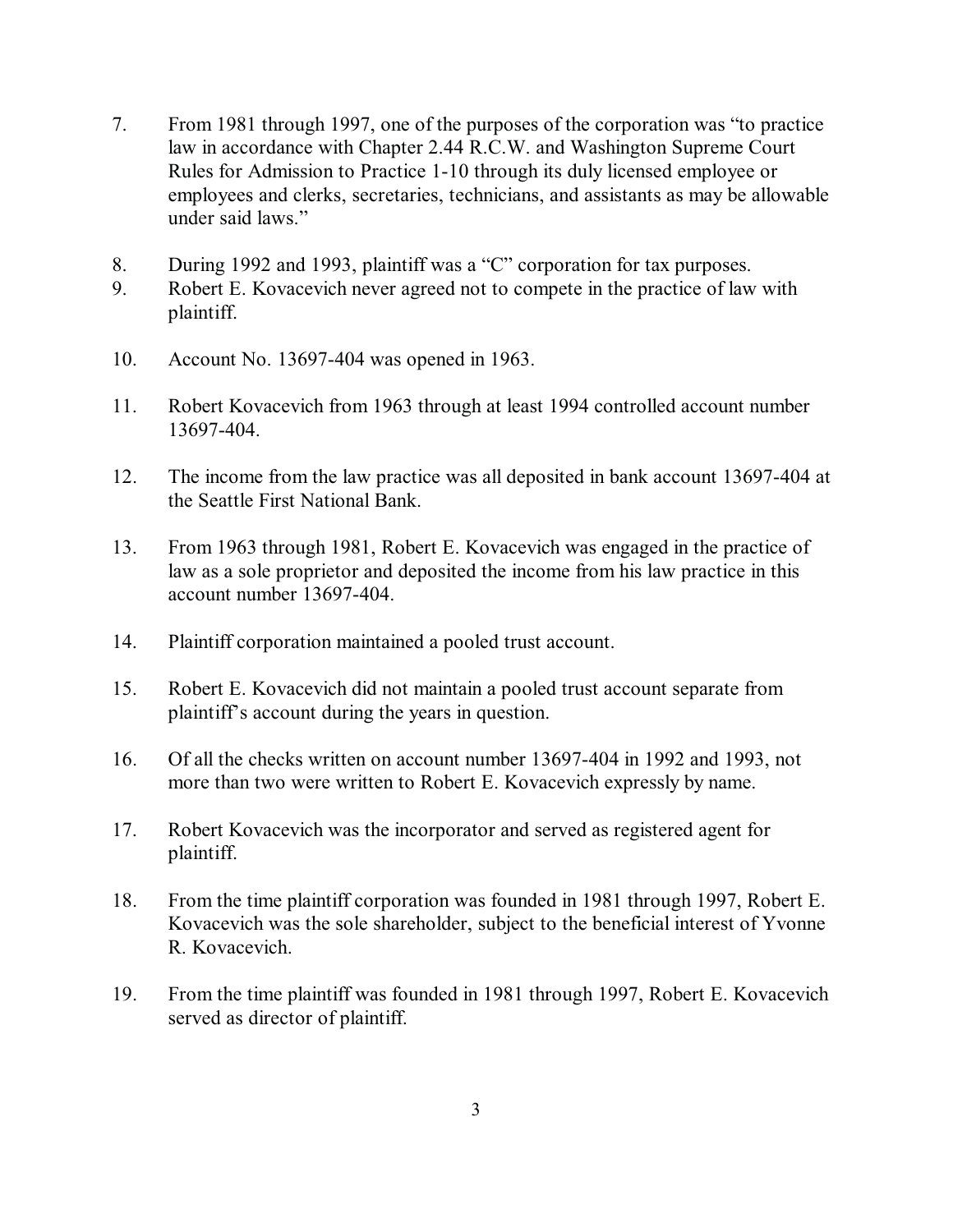- 20. From the time plaintiff was founded in 1981 through 1997, Robert E. Kovacevich served as president of the corporation.
- 21. From the time plaintiff was founded in 1981 through 1997, Robert E. Kovacevich controlled the corporation.
- 22. Robert E. Kovacevich made the major decisions for plaintiff.
- 23. Robert E. Kovacevich was ultimately responsible for the day-to-day management of plaintiff.
- 24. The plaintiff was controlled by Robert E. Kovacevich.
- 25. During 1992 or 1993, no officer or directors of plaintiff were elected, but Robert E. Kovacevich acted as president.
- 26. During 1992 and 1993 plaintiff had no formal corporate meetings.
- 27. During 1992 and 1993 plaintiff had no informal corporate meetings.
- 28. The plaintiff has no corporate minutes book.
- 29. During 1992 and 1993 Robert E. Kovacevich spent less than two hours each year working on corporate formalities as Officer or Director of Plaintiff.
- 30. Robert E. Kovacevich has never been paid by Plaintiff for performing the corporate formalities of plaintiff as an Officer or Director.
- 31. Robert E. Kovacevich worked approximately one hour per month on administrative matters for plaintiff and left daily administrative matters to employees under his supervision.
- 32. Robert E. Kovacevich spent a significant amount of time supervising plaintiff's employees to accomplish legal work.
- 33. Robert E. Kovacevich's assistants, including a paralegal, Colleen Frank, who performed research projects and other work for Robert E. Kovacevich, and who was under his supervision, were paid for out of Seafirst Bank Account # 13697404. Their salaries were deducted on plaintiff's corporate income tax return.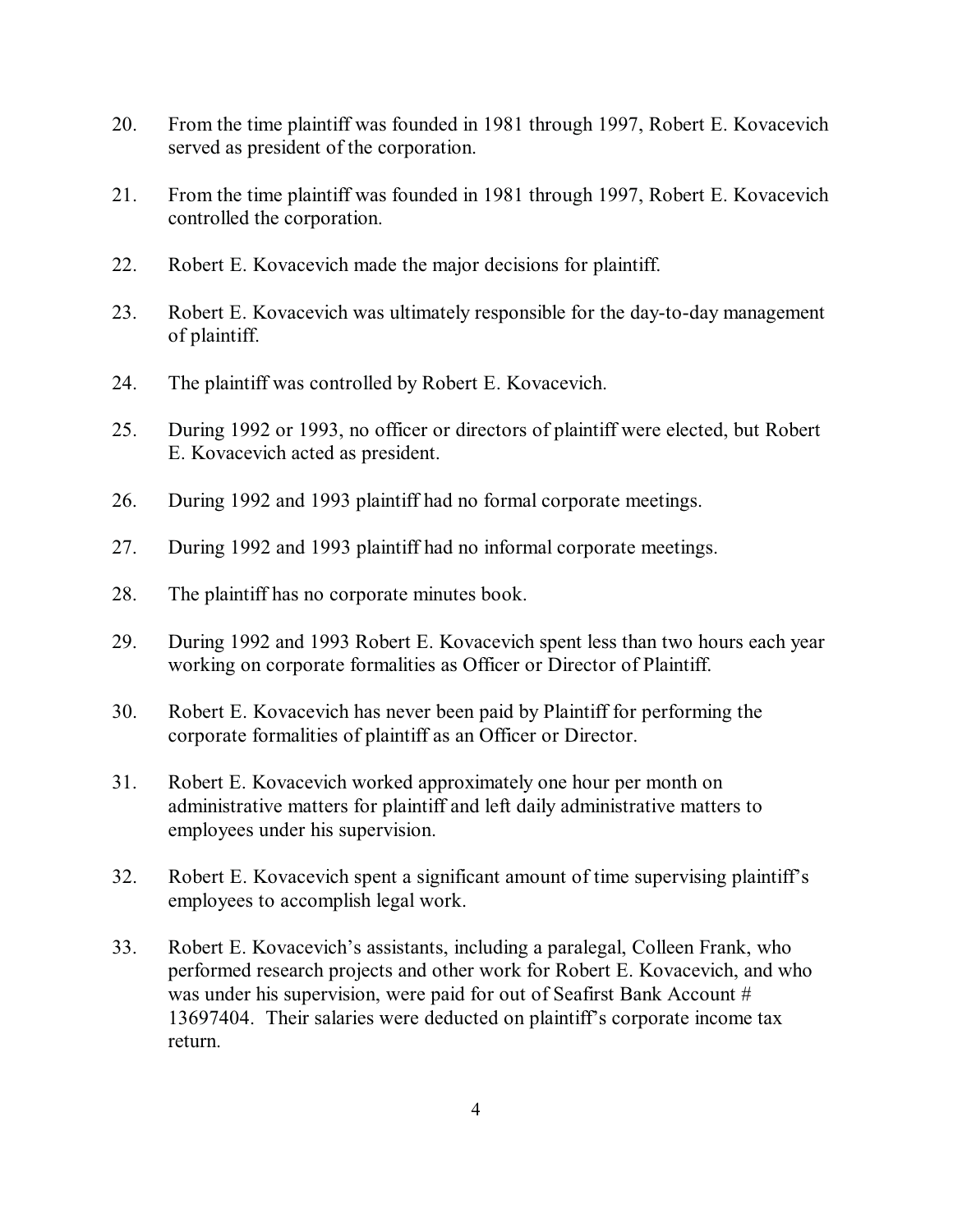- 34. Yvonne R. Kovacevich filled in for employees of plaintiff when those employees were not available, and Yvonne R. Kovacevich was consulted with regard to support staff questions, but did not receive any payments from plaintiff for such work for the years in question.
- 35. Plaintiff's Forms 941 (Employer's Quarterly Federal Tax Return) for the quarters at issue in this case were signed by Robert Kovacevich as president.
- 36. Plaintiff's Form 940-EZ (Employer's Annual Federal Unemployment (FUTA) Tax Return) for the years at issue were signed by Robert Kovacevich as president.
- 37. Plaintiff's Form 1120 (U.S. Corporation Income Tax) for the fiscal year ending March 31, 1992, March 31, 1993, and March 31, 1994, were signed by Robert E. Kovacevich as president.
- 38. Colleen Frank testified that Robert E. Kovacevich was the only full-time attorney for plaintiff.
- 39. During the years 1992 and 1993, Robert E. Kovacevich performed legal services of approximately 60-70 hours per week, which he billed to clients through bills sent by plaintiff.
- 40. Robert E. Kovacevich approved all hires, some of which he never interviewed, and he fired all of plaintiff's employees. Additionally, he hired certain employees, including all law clerks and certain other employees.
- 41. Robert E. Kovacevich determined the salaries and bonuses of plaintiff's employees.
- 42. Robert E. Kovacevich was responsible for all performance reviews of plaintiff's employees, and in fact conducted informal performance reviews of Colleen Frank, which did not occur more frequently than once a year.
- 43. The credit lines of the business were all obtained through the personal net worth and credit of Robert E. Kovacevich and spouse.
- 44. Robert E. Kovacevich signed all of plaintiff's income tax returns and 940's and 941's for the quarters and years in question.
- 45. For the period March 1, 1991, through March 31, 1994, Robert Kovacevich signed all checks written from Seafirst Bank Account # 13697404.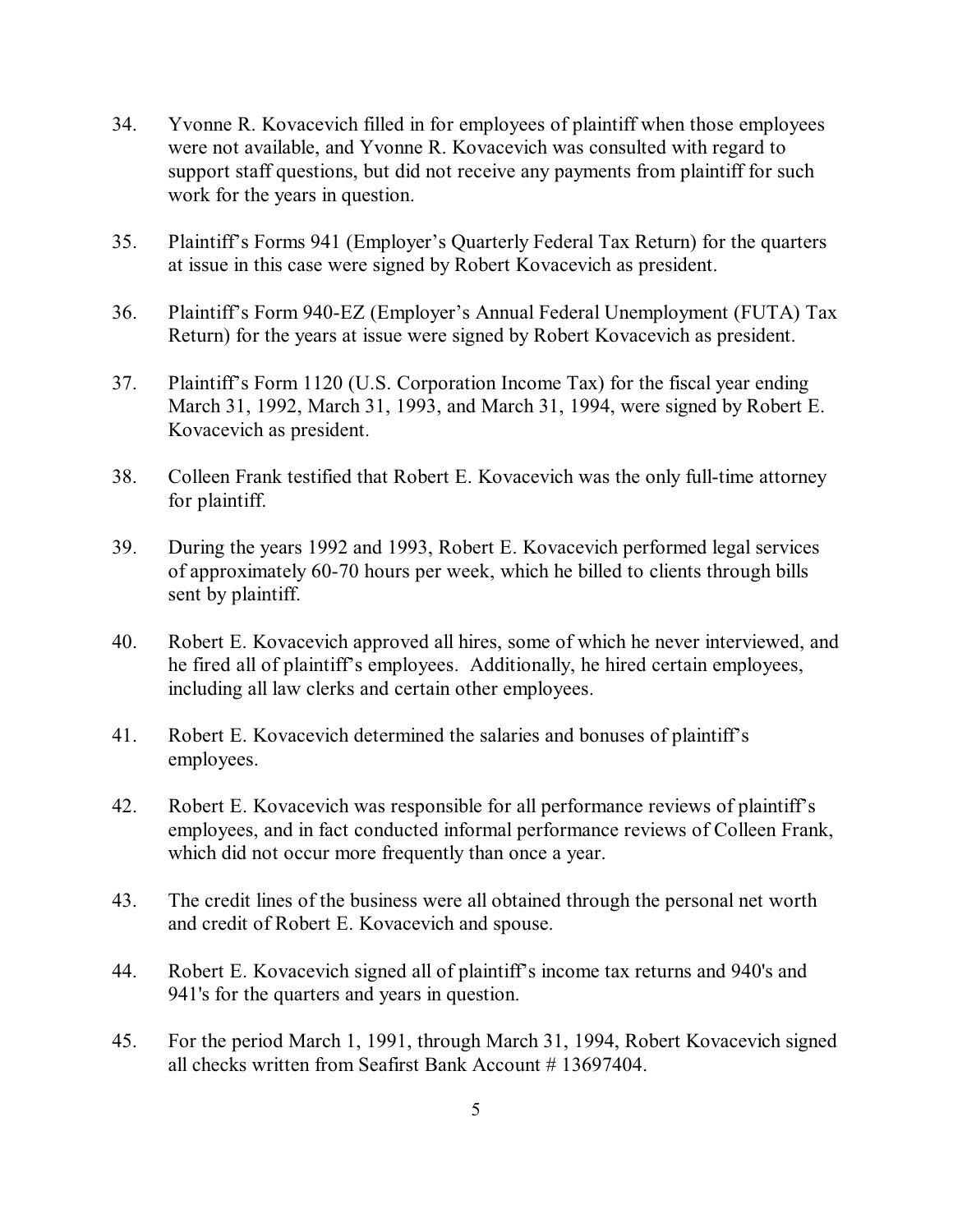- 46. For the period March 1, 1991, through March 31, 1994, all checks were written from Seafirst Bank Account # 13697404 identified the payor as "Robert Kovacevich, P.S. Attorneys, General Account."
- 47. Most payments made by checks from Seafirst Bank Account #13697404 were deducted by the corporation for tax purposes.
- 48. The office lease in downtown Spokane, WA was paid for from funds from the Seafirst Bank Account #13697404. For the period in question, the lease listed the names Robert E. Kovacevich, P.S. and Robert E. Kovacevich, as an individual. In earlier years, the leases referred to Robert E. Kovacevich only. The rent for the above-mentioned office space was deducted by the plaintiff on its corporate income tax return.
- 49. With the exception of a home office and storage space, Robert E. Kovacevich did not maintain another law office for the time in question.
- 50. The lease dated Oct. 23, 1981 on 530 Lincoln Building, Spokane, WA, leased the property to Robert Kovacevich individually for three years and not plaintiff.
- 51. The lease for five years commencing Feb. 19, 1991 on 530 Lincoln building leased the property for five years to both Robert E. Kovacevich individually and Robert Kovacevich, P.S.
- 52. The lease amendment dated March 1996 listed both Robert Kovacevich and Robert Kovacevich, P.S. as lessees.
- 53. The 1997 lease allowed Robert Kovacevich personal access to the building on weekends but did not mention any other Associates of Plaintiff.
- 54. Robert E. Kovacevich individually owned the rights to storage in the adjacent Grant building (agreed to for purposes of partial summary judgment purposes only).
- 55. The phone expenses for the Lincoln Building law offices used by Robert E. Kovacevich were paid from the Seafirst Bank Account #13697404 and deducted by plaintiff on its corporate income tax return.
- 56. Legal reference materials (e.g. Journal of Taxation, Tax Notes, RIA) were paid from the Seafirst Bank Account #13697404 and deducted by plaintiff on its corporate income tax return.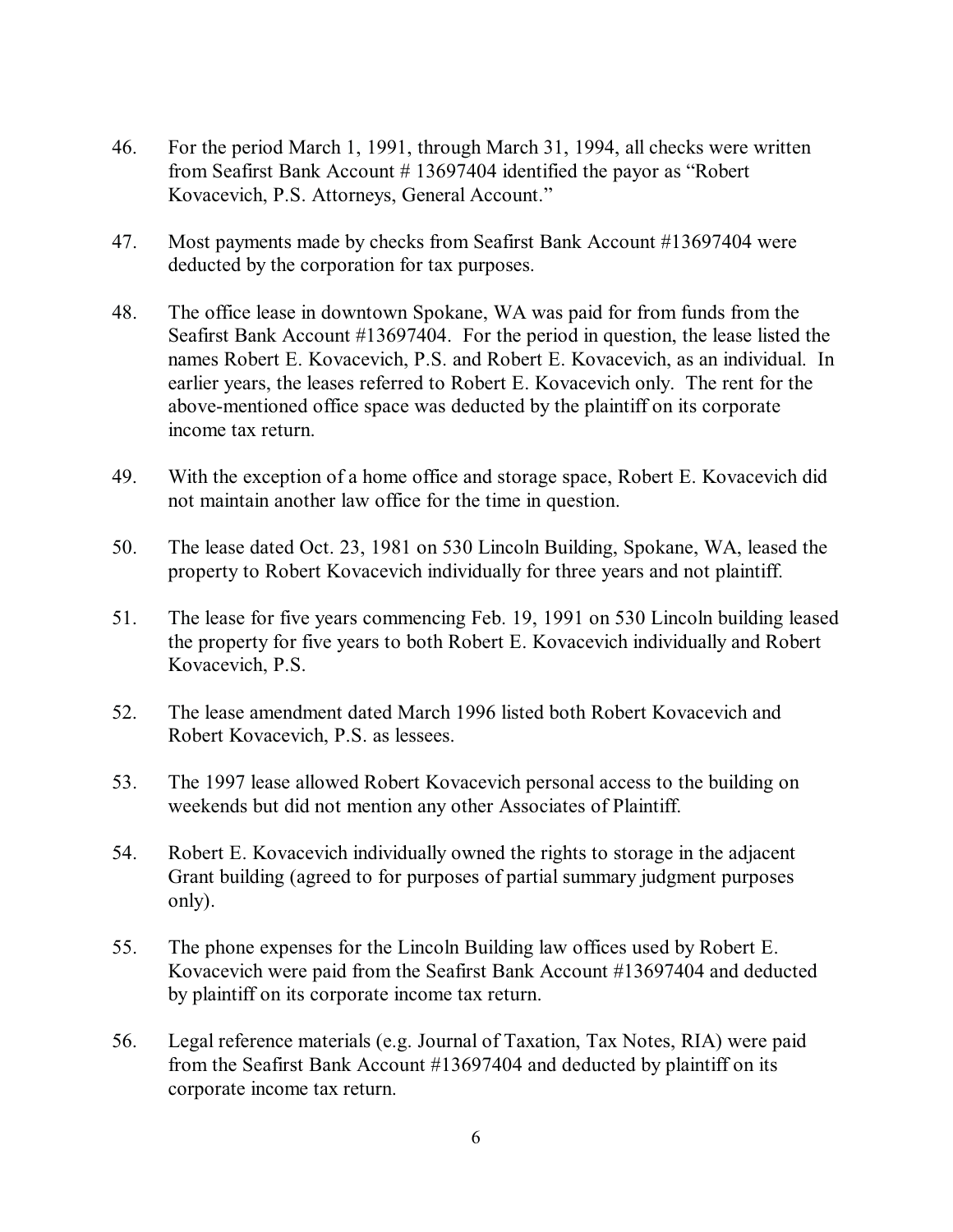- 57. Office supplies (legal pads, pens, paper, etc...) were paid from the Seafirst Bank Account #13697404 and deducted by plaintiff on its corporate income tax return.
- 58. Most business travel expenses for Robert E. Kovacevich were paid for from the Seafirst Bank Account #13697404 and deducted by plaintiff on its corporate income tax return.
- 59. The 1991 Ford Explorer, driven primarily by Robert E. Kovacevich, was depreciated on the plaintiff's corporate income tax return.
- 60. Robert E. Kovacevich primarily used plaintiff's stationery to provide legal services, which was paid for by the Seafirst Bank Account #13697404 and deducted by plaintiff on its corporate income tax return. Robert E. Kovacevich at times used his own stationery that indicated he was an attorney and listed his law degrees and bar admissions.
- 61. Robert E. Kovacevich's business cards were paid for by Seafirst Bank Account #13697404 and deducted by plaintiff on its corporate income tax return.
- 62. Washington State Bar dues for Robert E. Kovacevich were paid for by Seafirst Bank Account #13697404 and deducted by plaintiff on its corporate income tax return.
- 63. American Bar Association dues for Robert E. Kovacevich were paid for by Seafirst Bank Account #13697404 and deducted by plaintiff on its corporate income tax return.
- 64. Local bar dues for Robert E. Kovacevich were paid for by Seafirst Bank Account #13697404 and deducted by plaintiff on its corporate income tax return.
- 65. Continuing legal education expenses for Robert E. Kovacevich were paid for by Seafirst Bank Account #13697404 and deducted by plaintiff on its corporate income tax return.
- 66. Health insurance benefits for Robert E. Kovacevich, his family and covered employees, was paid for by Seafirst Bank Account #13697404 and deducted by plaintiff on its corporate income tax return.
- 67. Membership dues to the Spokane Club, a business, social and fitness club, for Robert E. Kovacevich were paid for out of the Seafirst Bank Account #13697404 and deducted by plaintiff on its corporate income tax return.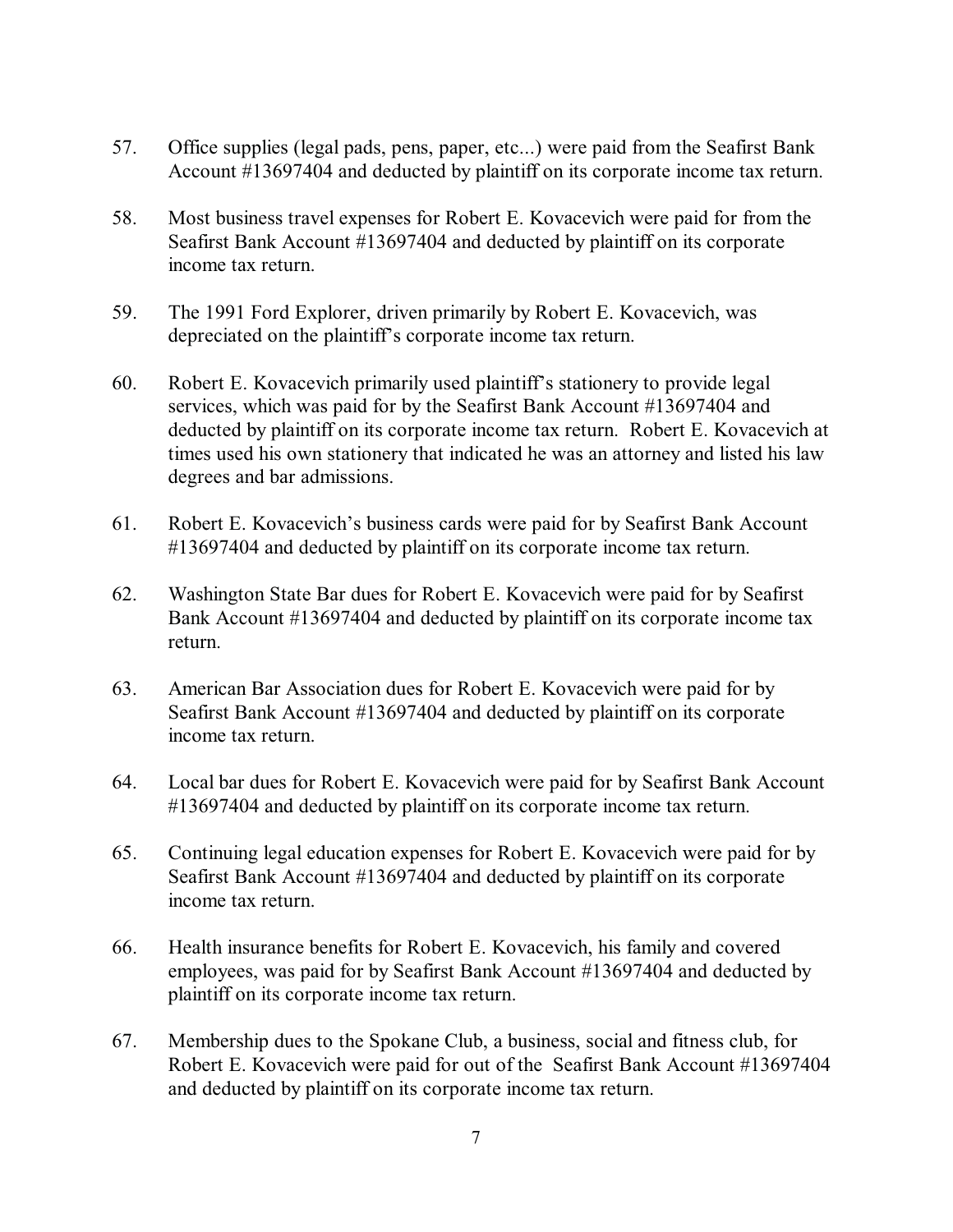- 68. Professional liability insurance for Robert E. Kovacevich was renewed through plaintiff and paid for by Seafirst Bank Account #13697404 and deducted by plaintiff on its corporate income tax return.
- 69. In response to defendant's request for production of documents regarding fee agreements, Plaintiff identified and produced a draft fee agreement between plaintiff and IBC. Plaintiff and Robert E. Kovacevich know of no other fee agreements and did not locate any others.
- 70. Robert E. Kovacevich did not send out bills to clients for legal services separate from plaintiff.
- 71. Employees, on behalf of plaintiff, sent out the bills for legal services performed by it, including services performed by Robert E. Kovacevich.
- 72. The Yellow Pages directory of attorneys listing for Robert E. Kovacevich was paid for from the Seafirst Bank Account #13697404 and deducted by plaintiff on its corporate income tax return.
- 73. Plaintiff had no resources to pay Robert E. Kovacevich except from the legal fees collected by Robert E. Kovacevich. The amount withdrawn by Robert E. Kovacevich from account number 13697-404 to pay personal bills depended upon the ability of Robert E. Kovacevich to generate fees from the law practice.
- 74. Plaintiff never paid Robert E. Kovacevich any salary in 1992 and 1993, but Robert E. Kovacevich withdrew money and wrote checks from Seafirst Bank Account #13697404, virtually all of which was then deducted by plaintiff on its corporate income tax return.
- 75. Robert Kovacevich and Yvonne Kovacevich were married all during 1992, 1993, and 1994 and living in the state of Washington.
- 76. The State of Washington has a Community Property System of spousal ownership of property.
- 77. For purposes of partial summary judgment on liability, defendant stipulates to the truthfulness of this statement: The long standing practice in the community is that a significant segment of professionals and small business owners are not classified as employees of their solely owned or closely held corporation.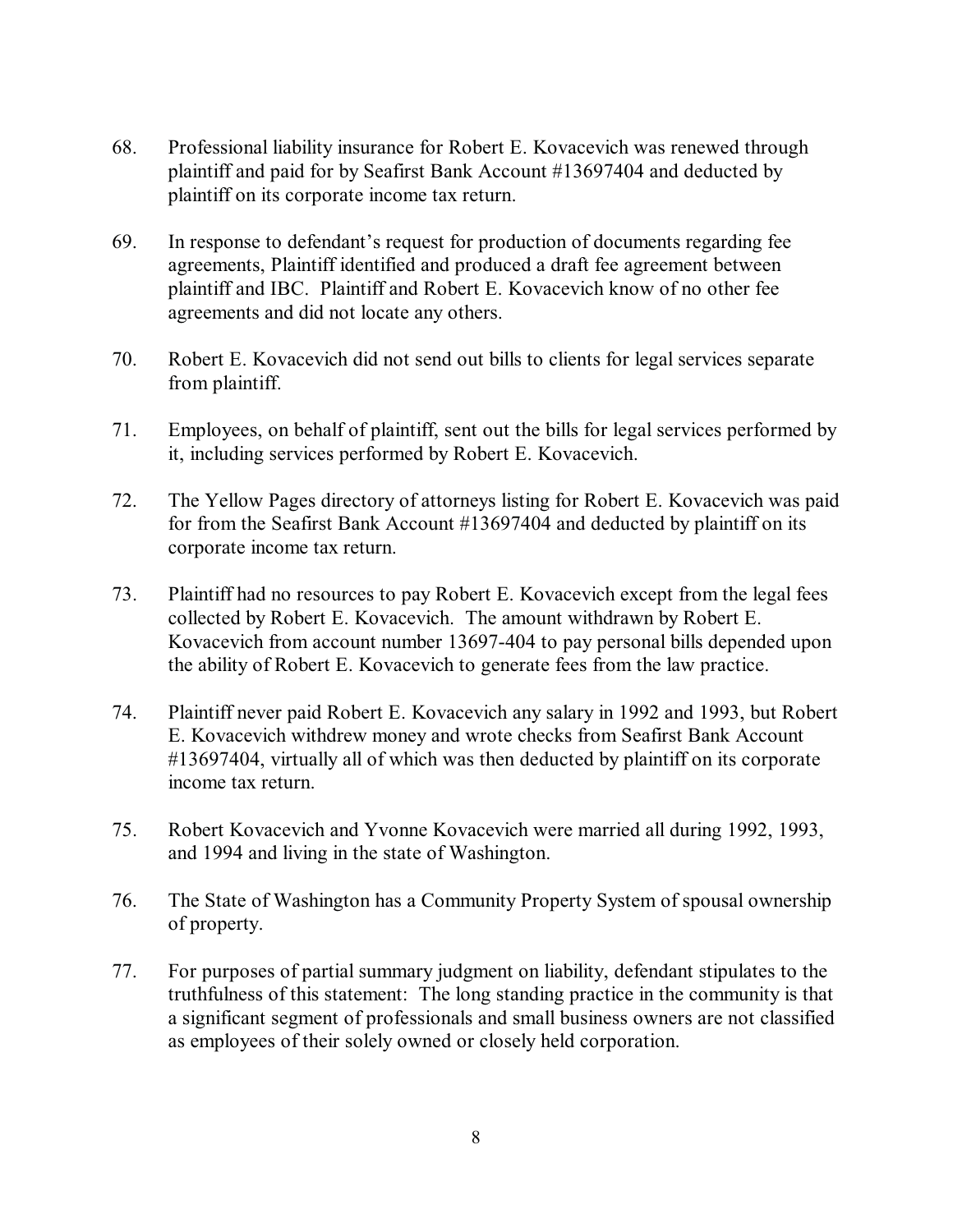- 78. The plaintiff had minimal or no assets. It had no lines of credit. (Defendant does not agree but does not believe it is material)
- 79. By far the value and ownership of tangible assets used to carry on the law practice were owned by Robert E. Kovacevich and Yvonne R. Kovacevich. (Defendant does not agree but does not believe it is material)
- 80. Many of the checks withdrawn from account number 13697-404 for personal use were paid to Yvonne R. Kovacevich.
- 81. Plaintiff did not file a Form 1099 or a Form W-2 for Robert E. Kovacevich.
- 82. Plaintiff did not file a W-2 form for Robert E. Kovacevich in 1992 or 1993.
- 83. Plaintiff did not file a 1099 form for Robert E. Kovacevich in 1992 or 1993.
- 84. Robert E. Kovacevich was attorney of record in Spicer Accounting, Inc. v. United States, 918 F.2d 90 (9th Cir. 1990). He also was attorney of record in Seeds, Inc. v. United States, 82 A.F.T.R .2d 98-6426 (1998), and Van Camp & Bennion v. United States, 78 A.F.T.R.2d (RIA) 5843 (E.D. Wash. 1996).
- 85. Prior to the years at issue in this case, Plaintiff was audited by the IRS and notified that the IRS concluded that Robert E. Kovacevich was an employee of plaintiff.
- 86. Plaintiff did not disclose its position that it believed Robert E. Kovacevich was an independent contractor on any statements attached to plaintiff's employment tax returns (i.e. Forms 941) or unemployment tax returns (i.e. Forms 940), for the tax quarters and years in question.
- 87. Plaintiff did not file a Form 4670, Request for Relief from Payment of Income Tax Withholding, for the 1992 or 1993 calendar years.
- 88. On the Schedule SE, Self Employment Tax, for 1992, Robert E. Kovacevich reported self-employment income of \$39,425.
- 89. On September 30, 1995, a check in the amount of \$22,530.20 from account no. 13697-404 drawn on the Seattle First National Bank, Spokane and Eastern Branch, Spokane, Washington was paid to the Internal Revenue Service.
- 90. The check was paid on amounts billed by the IRS for alleged FICA, FUTA, and other employment taxes solely on a dispute of one worker Robert Kovacevich for the calendar year 1992.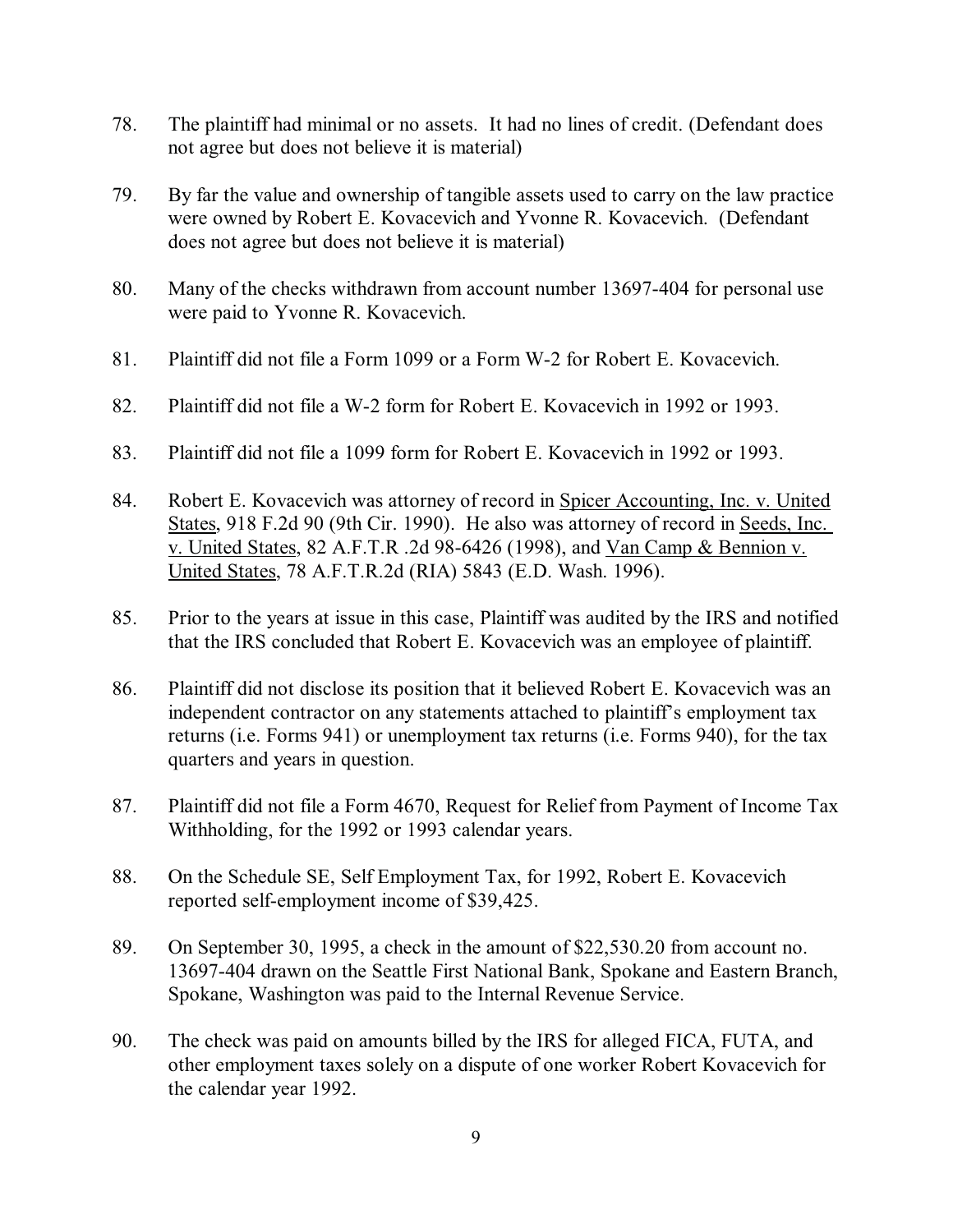- 91. Prior to the years at issue in this case, Plaintiff was audited by the IRS and notified that the IRS concluded that Robert E. Kovacevich was an employee of plaintiff.
- 92. All Forms 940 and 941 for the quarters and years ending in 1992 and 1993 were timely filed and the amounts reported were timely paid.
- 93. All withholding, FICA and FUTA taxes on employees classified as such by plaintiff and Robert E. Kovacevich for the quarters and years ending in 1992 and 1993 were timely reported, timely deposited, and paid with the 941 or 940 forms.
- 94. The only individual whose worker classification was questioned by the IRS for 1992 and 1993 is Robert E. Kovacevich.
- 95. Robert E. Kovacevich and Spouse filed 1040 tax returns for 1992 and 1993 and paid all taxes reported on those returns before the Internal Revenue Service audited plaintiff for employment taxes.
- 96. Robert E. Kovacevich paid \$5,570 for 1992 on his schedule SE for 1992 as selfemployment tax.
- 97. Robert Kovacevich paid \$9,211 for 1993 on SE tax for 1993.
- 98. The SE tax paid by Robert E. Kovacevich for 1992 and 1993 was on the payments to him from Seafirst Bank Account #13697404 and deducted by plaintiff on its corporate income tax return.
- 99. On Jan. 8, 1997, plaintiff submitted a claim for tax refund for FICA taxes for the disputed classification of Robert Kovacevich.
- 100. After the payment of \$22,530.20 was submitted and before the refund claim, the IRS refunded \$3,961.04 to plaintiff.
- 101. With respect to the amounts identified in this statement, plaintiff agrees that the IRS prepared the document that was identified as an assessment of employment taxes and that it was received by plaintiff. (Amounts are as identified in Defendant's Statement of Facts #1 and are not repeated here).
- 102. With respect to the amounts identified in this statement, plaintiff agrees that the IRS prepared the document identified as an assessment of unemployment taxes and that it was received by plaintiff. (Amounts are as identified in Defendant's Statement of Facts #2 and are not repeated here).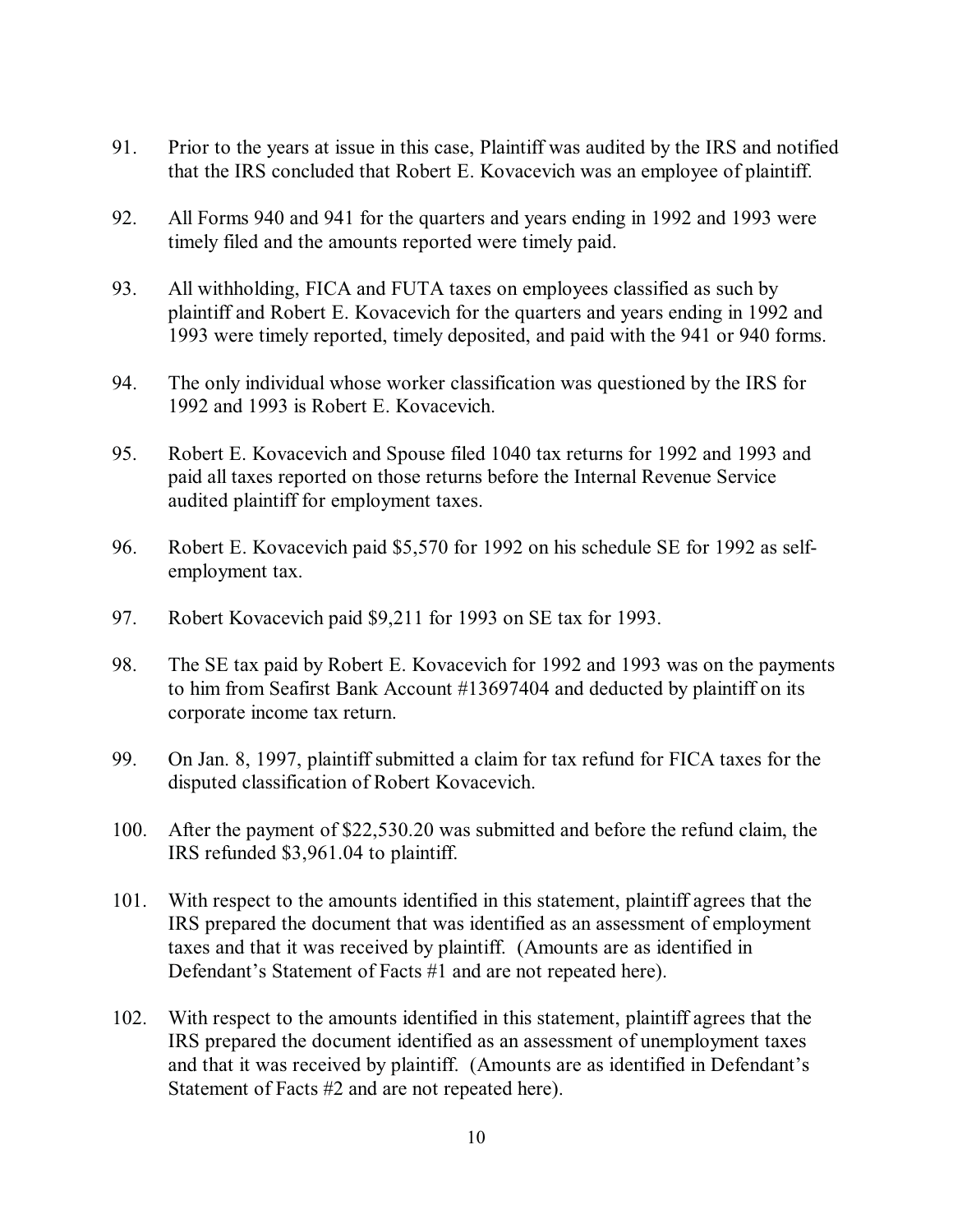## **II. The Present Action**

In 1992 and 1993, the Internal Revenue Service ("IRS") reclassified Robert E. Kovacevich as an employee of the plaintiff corporation. In September 1995, plaintiff corporation paid a portion of employment taxes due for the reclassified employee for the quarter ending March 31, 1992. Shortly thereafter, plaintiff corporation filed a claim with the IRS for refund of the taxes paid. On March 3, 1997, the IRS rejected plaintiff corporation's claim.

On May 15, 1997, plaintiff corporation filed its complaint in this court seeking a refund of the employment taxes it paid for Mr. Kovacevich. On December 11, 1998, defendant asserted a counterclaim against plaintiff corporation in the amount of \$79,553.85 for the unpaid employment taxes, unemployment taxes, and penalties due for the remaining portion of the 1992 and 1993 tax years.

The parties filed cross motions for partial summary judgment on liability which were argued on December 16, 1999.

#### **DISCUSSION**

## **I. Standard of Review and Burden of Proof**

Summary judgment is appropriate where there is no genuine issue of material fact and the moving party is entitled to judgment as a matter of law. See Rules of the Court of Federal Claims ("RCFC") 56(c); Anderson v. Liberty Lobby, Inc., 477 U.S. 242, 247 (1986).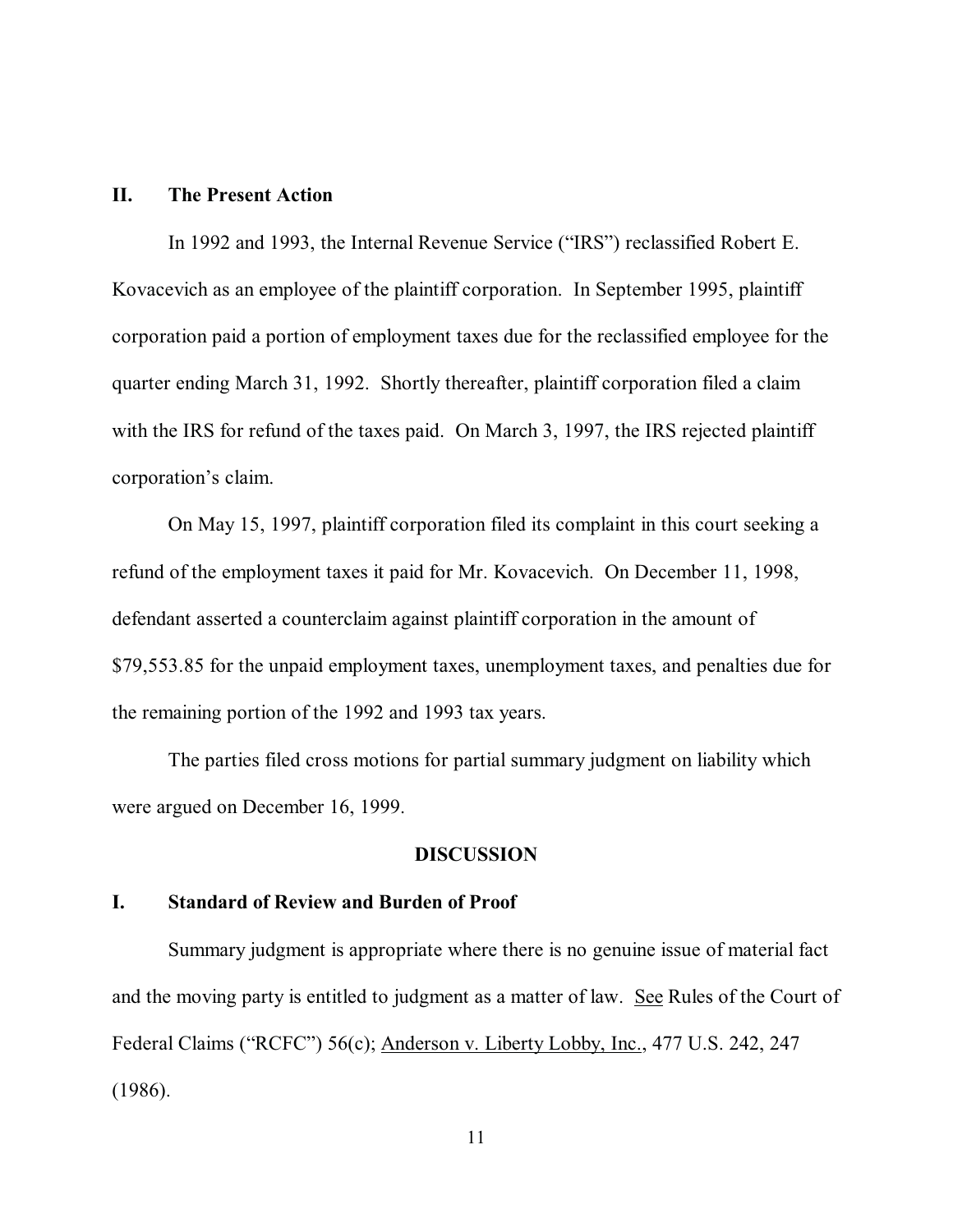Where as here, the plaintiff corporation is challenging a tax assessment, the burden is on the taxpayer to prove that the taxes assessed were erroneous. See Consolidated Flooring v. United States, 38 Fed. Cl. 450, 454 (1997) (citing United States v. Janis, 428 U.S. 433, 440 (1976)). Plaintiff's assertion that the government bears the burden with respect to its counterclaim is misplaced. Allis Chalmers Mfg. v. United States, 79 Ct. Cl. 453 (1934), upon which plaintiff corporation relies, is not a tax case and therefore is not applicable. It is well established that a tax assessment is presumptively correct and that the taxpayer bears the burden of persuasion that the Commissioner's assessment is erroneous. See Welch v. Helvering, 290 U.S. 111, 115 (1933); Missouri Pacific R.R. v. United States, 168 Ct. Cl. 86, 90 (1964); see also Sara Lee Corp. v. United States, 29 Fed. Cl. 330, 338 (1993).

## **II. Statutory Employee**

The threshold question to be decided is whether Mr. Kovacevich was a statutory employee of the plaintiff corporation for the tax years in question. If Mr. Kovacevich was an employee of plaintiff corporation, 26 U.S.C. §§ 3111 and 3301 impose FICA and FUTA taxes (so-called "employment taxes") on the "wages"<sup>4</sup> plaintiff corporation paid to Mr. Kovacevich. See 26 U.S.C. §§ 3111, 3301-3311 (1994 & Supp. 1997). Under 26 U.S.C. § 3121(d), an "employee" is defined as either: (1) any officer of a corporation (a "statutory" employee); or (2) any individual who, under the usual common law rules

<sup>&</sup>lt;sup>4</sup> The term "wages" for FICA and FUTA tax purposes includes "all remuneration for employment, including the cash value of all remuneration (including benefits) paid in any medium other than cash." 26 U.S.C. §§ 3121(a), 3306(b).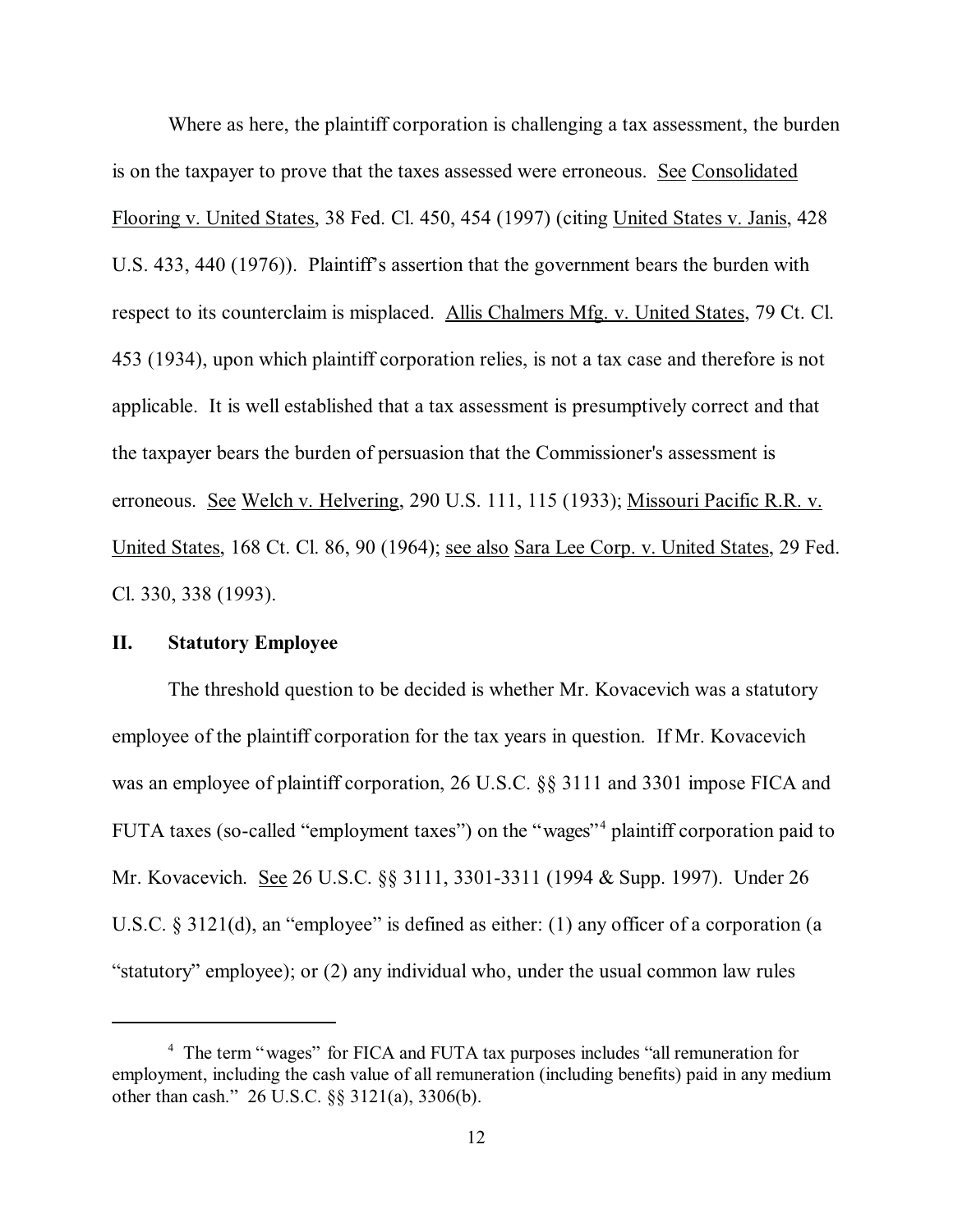applicable in determining employer-employee relationship, has the status of an employee (a "common law" employee). IRS regulations further provide that an individual who is an officer of a corporation will not be considered an employee if that individual does not perform any services or performs only minor services for the corporation and does not receive and is not entitled to receive any remuneration. See Treas. Reg. § 31.3121(d)-  $1(b).^5$ 

For the reasons that follow, the court holds that Mr. Kovacevich, as president of plaintiff corporation, was a statutory employee who performed more than minor services for the corporation and thus, the plaintiff corporation was required to pay employment taxes on Mr. Kovacevich's wages.

The parties agree that from the time the plaintiff corporation was founded in 1981 through 1997, it existed for the purpose of "practicing law through its duly licensed employee or employees and clerks, secretaries, technicians, and assistants as may be allowable under said laws." Mr. Kovacevich named the corporation Robert E. Kovacevich, P.S.<sup>6</sup> The parties do not dispute that from its inception "[t]he plaintiff was controlled by Robert E. Kovacevich." Mr. Kovacevich's control was manifested in many ways. He undisputedly directed all of the legal work performed by plaintiff corporation's

<sup>&</sup>lt;sup>5</sup> Plaintiff corporation's reliance on the legislative history regarding the definition of "employee" in FUTA to show that Congress did not intend to include officers who did not do work for the corporation supports rather than defeats the government's argument. The government argues that Mr. Kovacevich is a statutory employee of the plaintiff corporation because he in fact did more than minor work for the plaintiff corporation.

<sup>&</sup>lt;sup>6</sup> The plaintiff corporation changed its name to Western Management, Inc. sometime after 1997.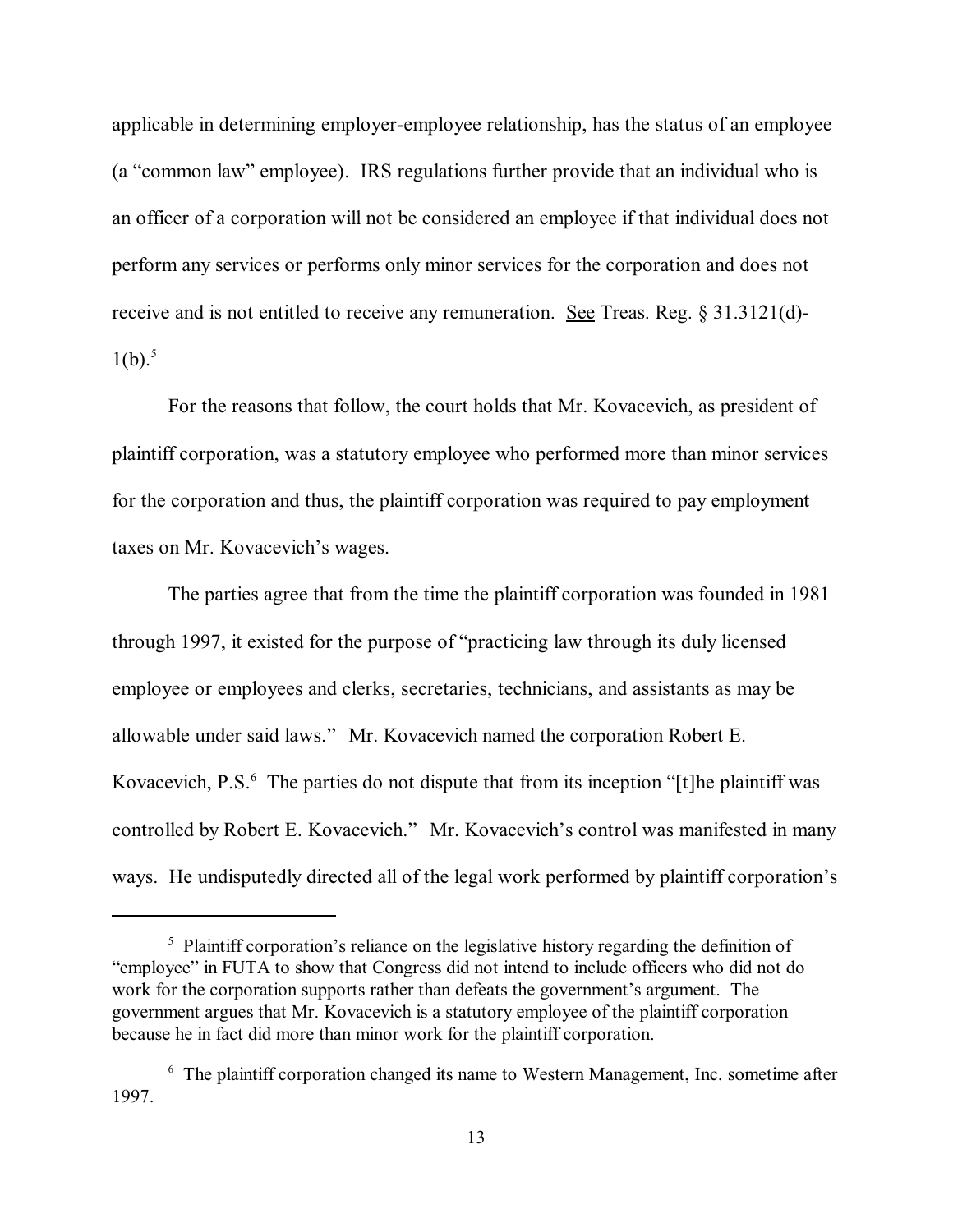employees. Plaintiff corporation further stipulates that Mr. Kovacevich approved all hires for plaintiff corporation and was responsible for firing any of plaintiff corporation's employees. Mr. Kovacevich also determined the salaries and bonuses of plaintiff corporation's employees and conducted informal performance reviews.

Further, the parties agree that Mr. Kovacevich was responsible for all of the plaintiff corporation's financial decisions. Mr. Kovacevich signed all checks and all tax returns on behalf of the plaintiff corporation, including the corporation's Forms 941 (Employer's Quarterly Federal Tax Return), Forms 940-EZ (Employer's Annual Federal Unemployment (FUTA) Tax Return), and Forms 1120 (U.S. Corporation Income Tax) for the quarters at issue in this case. Robert E. Kovacevich signed these returns as president of plaintiff corporation.

The parties also stipulate that Mr. Kovacevich billed all of his clients through the plaintiff corporation and that Mr. Kovacevich signed checks on the same account used by the plaintiff corporation to pay for Mr. Kovacevich's law office expenses including: Mr. Kovacevich's bar membership; Mr. Kovacevich's professional liability insurance; Mr. Kovacevich's continuing legal education expenses; and legal reference materials. Mr. Kovacevich also received money from this same account for his and Mrs. Kovacevich's living expenses.

Plaintiff corporation contends, despite the above-stipulated facts, that Mr. Kovacevich is not a statutory employee because he did not perform services for the corporation, per se. In this connection, the plaintiff corporation notes that the parties also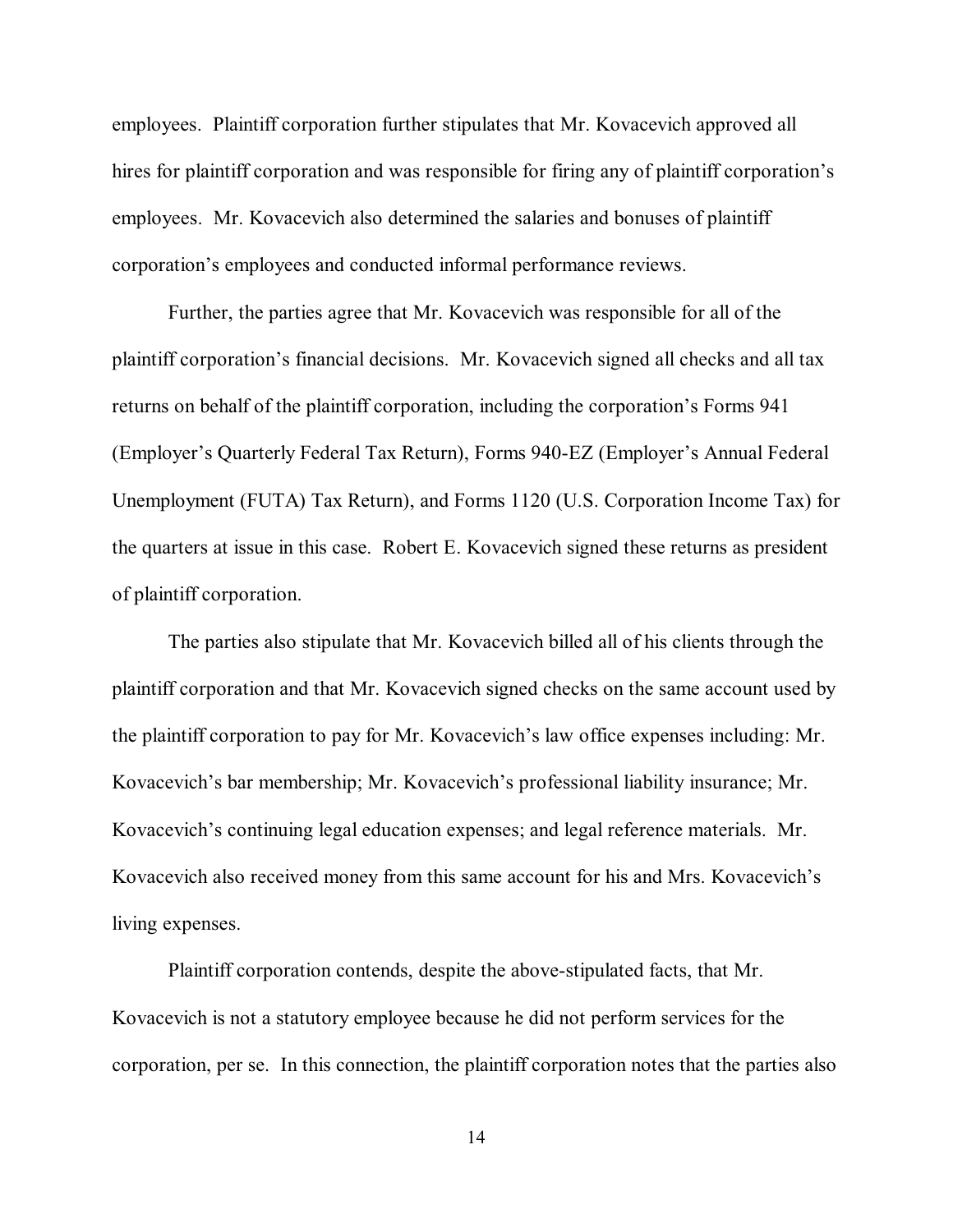agree that for the tax years in question, plaintiff corporation elected no officers or directors, had no formal or informal corporate meetings, and did not keep a corporate minutes book. Additionally, plaintiff corporation notes that it never paid Mr. Kovacevich in connection with his performance of corporate formalities or for his services as an officer or director. Further, plaintiff corporation points to the fact that Mr. Kovacevich spent less than two hours each year working on corporate formalities and worked only one hour per month on administrative matters generally for plaintiff corporation. Under the stipulated facts, the parties agree that Mr. Kovacevich left daily management decisions to others in the corporation so that he could devote his time to practicing law. In such circumstances, plaintiff corporation argues, Mr. Kovacevich performed only minor services for the plaintiff corporation for which he was not paid and thus, Mr. Kovacevich was not an employee. Plaintiff corporation instead argues that Mr. Kovacevich performed his legal services separate from the plaintiff corporation and was an independent contractor.7

While plaintiff corporation endeavors to separate out Mr. Kovacevich's duties in overseeing corporate formalities and the day-to-day management of the corporation from

 $7$  Although the term "independent contractor" is not expressly defined in the Code, case law and IRS regulations identify several criteria that serve as indicia of independent contractor status. For example, in Consolidated Flooring v. United States, 38 Fed.Cl. 450, 456 (1997), the court found that carpet installers who contracted with a floor installation business were "independent contractors" and not the business' employees for employment tax purposes based on the following factors: the business contracted with installers on per job basis; installers negotiated prices for jobs, turned jobs down, and worked without penalty for other companies; installers hired, supervised, and set pay for those who helped them complete installation jobs; and installers owned and used their own tools and supplies.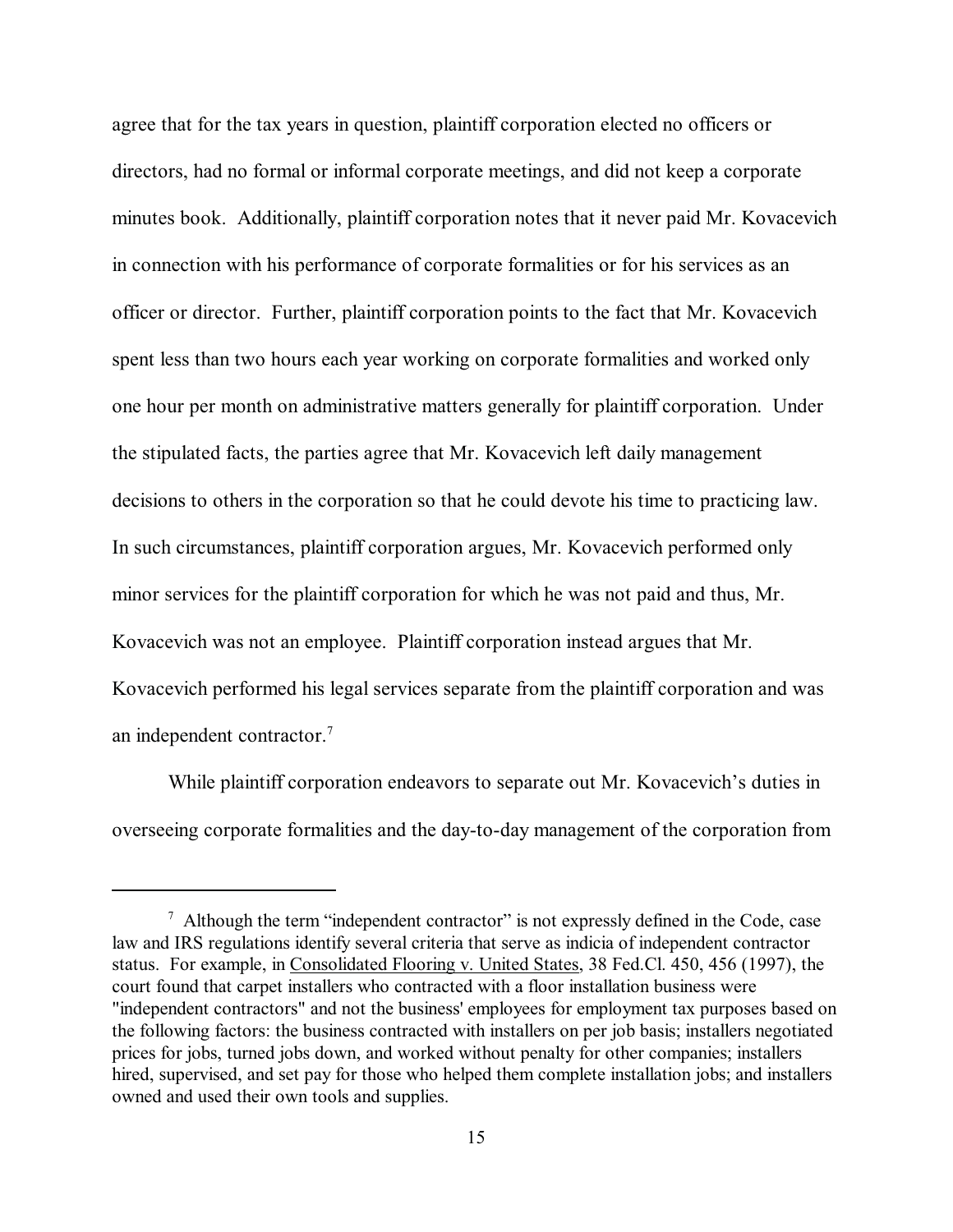Mr. Kovacevich's responsibilities in running the law practice that Mr. Kovacevich conducted and billed through the corporation, the argument fails. At bottom, plaintiff corporation's argument misses the fundamental point that Mr. Kovacevich's legal practice was the business of the plaintiff corporation and that Mr. Kovacevich, as president of the corporation, performed more than minor services for the corporation.

In this connection, the Claims Court decision in National Wooden Box v. United States, 59 F. Supp. 118, 103 Cl. Ct. 295 (1945), is instructive. In that case, the issue was whether the president of a trade association, who did not receive any pay, was nonetheless an employee of the association. Id. In determining whether an officer of a corporation is an employee of the corporation, the Claims Court looked to whether the officer is able to fix subordinate's wages, has the right to hire and fire employees, and receives compensation for his efforts. Id. at 121. The Claims Court concluded that where the president of a corporation does not exercise any powers, but simply presides over meetings and writes occasional letters without receiving any compensation, the president is not a statutory employee under the Code.8

Tested by the indicia identified in National Wooden Box, Mr. Kovacevich is clearly a statutory employee. The stipulated facts establish that Mr. Kovacevich was given an office, fixed employees' wages, and had the authority to hire and fire

<sup>&</sup>lt;sup>8</sup> The definition of "employee" in National Wooden Box appeared in the Social Security Act. See 42 U.S.C. § 1301(a)(6) (1940) ("the term 'employee' includes an officer of a corporation.") It is not disputed that this portion of the definition was recodified in  $\S 3121(d)(1)$ of the I.R.C.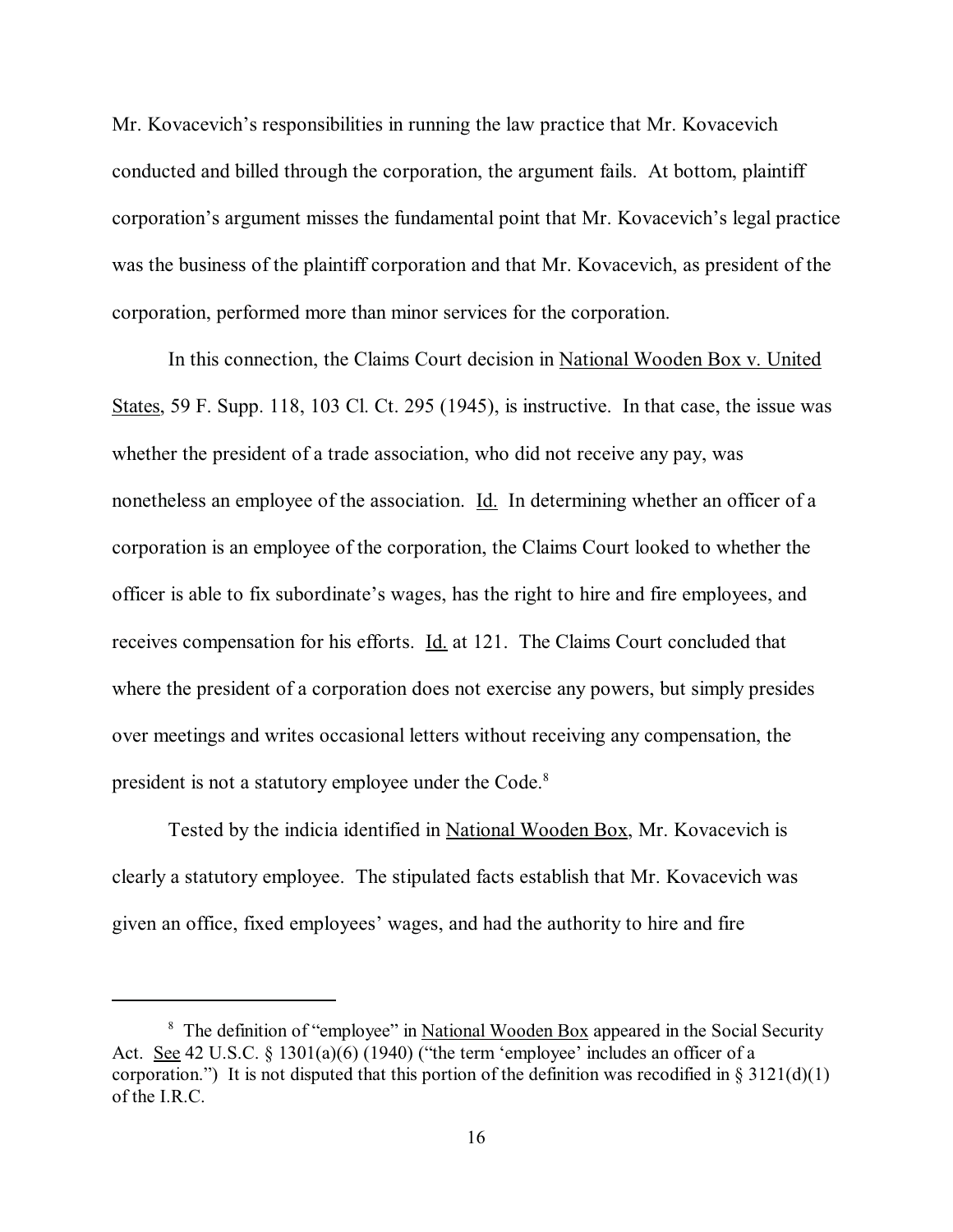employees. In addition, the stipulated facts show that Mr. Kovacevich, as president of the plaintiff corporation, took money from the corporation to pay for his living expenses. Thus, unlike the president in National Wooden Box, Mr. Kovacevich's role in running the corporation was significant. Moreover, regardless of whether Mr. Kovacevich paid himself for performing corporate formalities for the corporation, he took money from the corporation's account to pay his living expenses, and those payments were then deducted from the corporation's taxes on the corporate tax returns.

In this regard, Mr. Kovacevich is much like Mr. Van Camp (one of Mr. Kovacevich's clients) in Van Camp & Bennion v. United States, 78 A.F.T.R.2d (RIA) 5843, 1996 WL 529225 (E.D. Wash. 1996) who, as president of his professional services corporation, was found to be a statutory employee. In Van Camp, the two shareholders in the legal services corporation claimed that they were independent contractors. The court held that Van Camp, a director and president of the corporation, was a statutory employee of the corporation, based upon the facts that Van Camp made all the management decisions for the company, hired and fired employees, secured bank loans, approved bills, and signed corporate checks. The court stated that the corporation depended upon Van Camp's name in order to secure business, and Van Camp's work could not be described as an independent or separate business. Further, the court found that the services generating fees were an integral part of the taxpayer's business and not incidental to a separate business. Thus, the court concluded that Van Camp's work on behalf of the law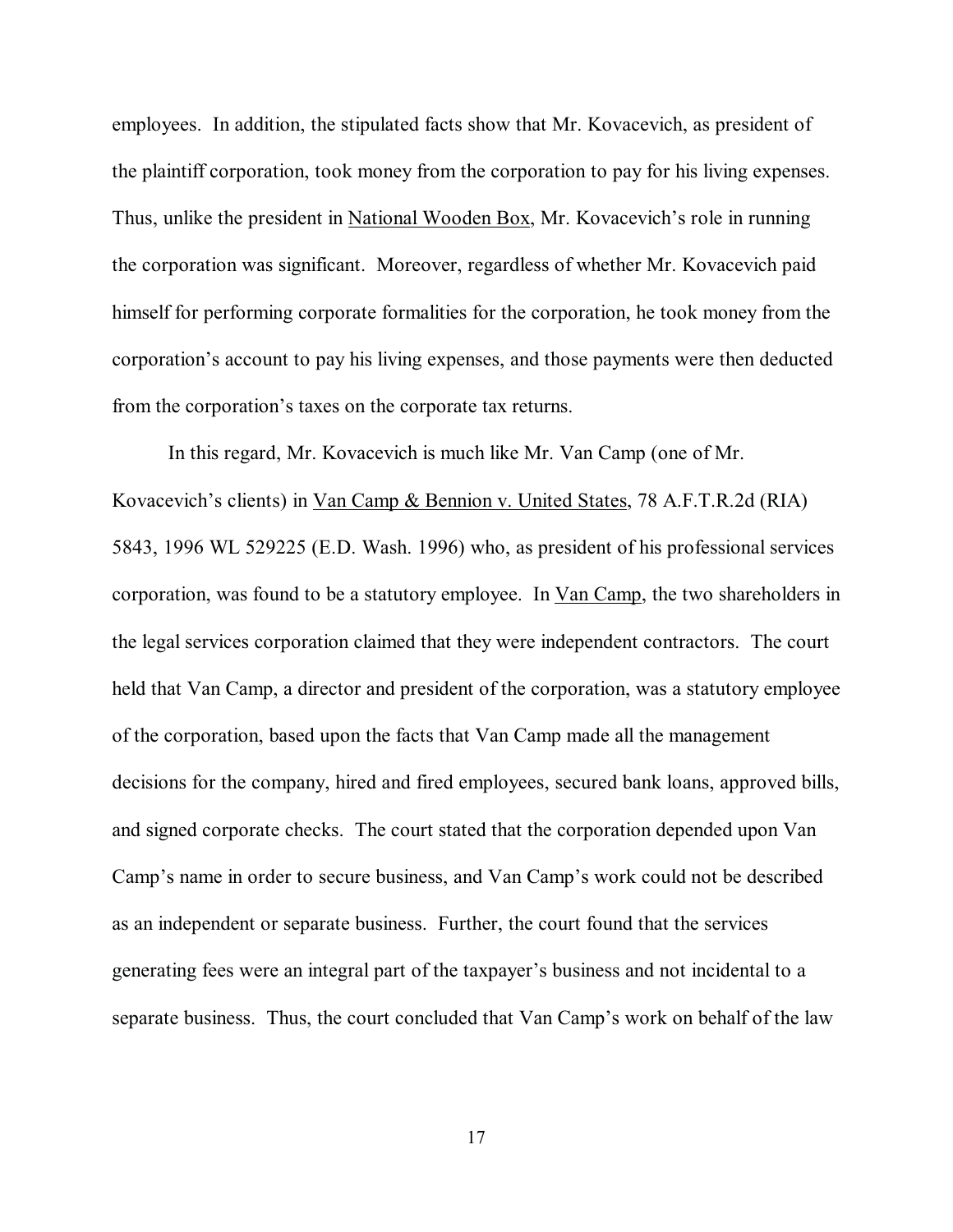practice amounted to more than minor services to the corporation.<sup>9</sup> Id. at 5; see also Spicer Accounting v. United States, 919 F.2d 90, 92 (9th Cir. 1990) ("[A]n officer who performs substantial services for the corporation is considered an employee whose wages are subject to FICA and FUTA."); Radtke v. United States, 712 F. Supp. 143 (E.D. Wis. 1989), aff'd, 895 F.2d 1196 (7th Cir. 1990) (stating that sole director, shareholder, and unpaid president of professional legal services corporation considered to be an employee of that corporation).

Here, Mr. Kovacevich's work, like Mr. Van Camp's, cannot be described as independent or separate from the corporation's business; Mr. Kovacevich's business and the corporation's business were one in the same for the tax years in question. Mr. Kovacevich generated fees for plaintiff corporation's business. These fees, in turn, were used to pay the salaries and expenses for the corporation, including the Kovacevich's personal and living expenses. For all of these reasons, Mr. Kovacevich, as president of plaintiff corporation, was clearly a statutory employee.

The court recognizes that the tax consequences are different when an individual has dual roles in a corporation – such as that of secretary of the corporation and that of a lawyer for the corporation. See Idaho Ambucare Ctr., Inc. v. United States, 57 F.3d 752, 757 (9th Cir. 1995). In Idaho Ambucare, the Ninth Circuit recognized in a footnote that

<sup>&</sup>lt;sup>9</sup> The court in Van Camp held that the other officer of the corporation, Mr. Bennion, was not an employee of the corporation, because of his semi-retirement status and the limited extent of his legal practice at the time. See Van Camp, 1996 WL 529225, at  $*5$ . In light of the facts of this case, Mr. Kovacevich cannot be analogized to Mr. Bennion.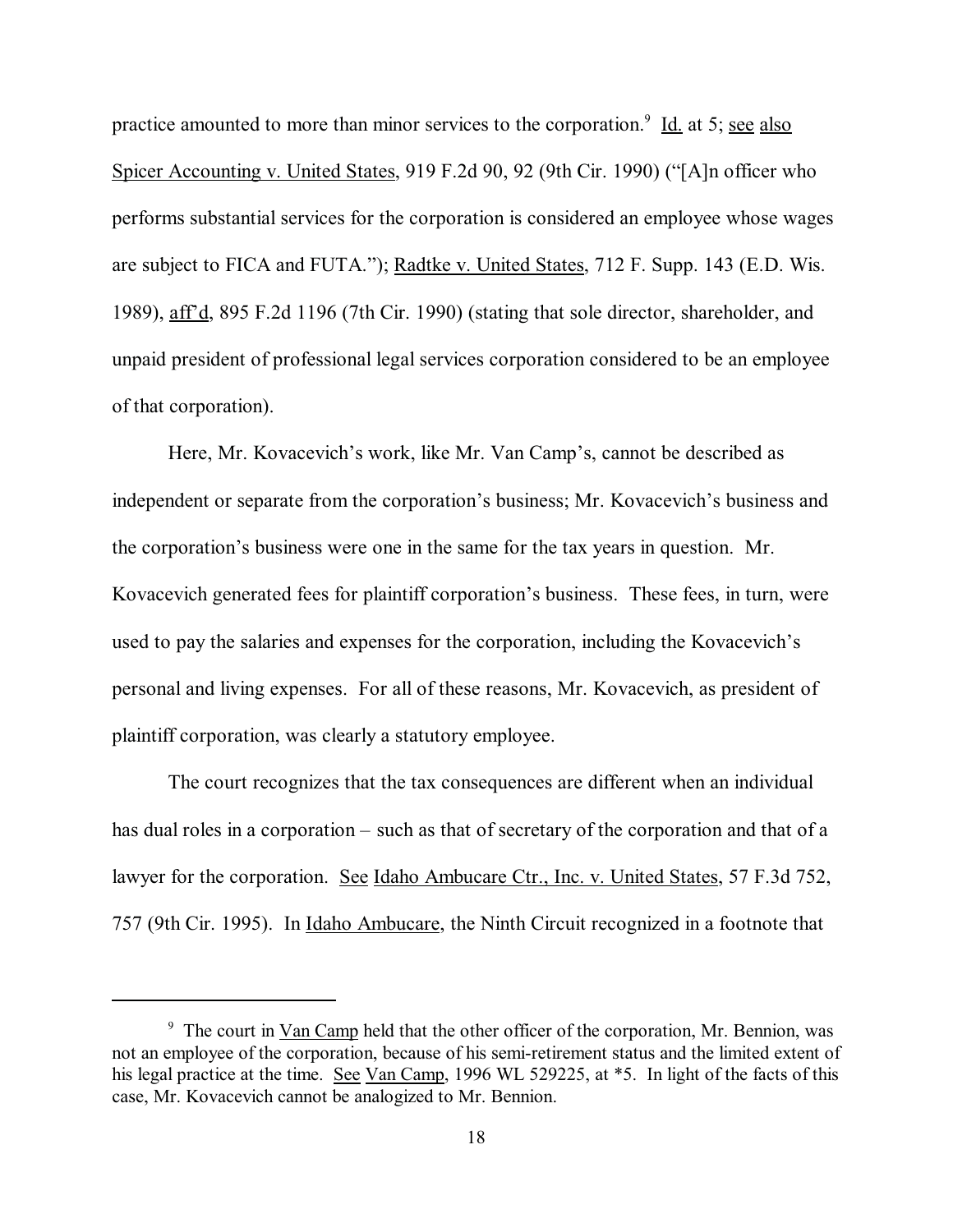where there is an "attorney in private law practice who serves as secretary of a corporation and also performs legal services . . . [a] distinction can be drawn between the attorney's 'official' functions – which may be nominal, thus rendering the attorney outside the parameters of [section]  $3121(d)(1)$  – and his duties as corporate outside counsel." Id. at 757, n.15.

The IRS has a revenue ruling that reaches the same conclusion with respect to insurance agents. In Revenue Ruling 58-505 (1958), the IRS explained that the propriety of a dual capacity analysis turns on "whether [the] services in the two capacities . . . are interrelated." Revenue Ruling 58-505 addressed in particular whether the president and secretary of an insurance company, who also sold insurance policies under the company's standard agent contracts, should be treated as statutory employees with respect to their duties and commissions for selling insurance policies. The IRS stated that "if there is no interrelation either as to duties or remuneration in the two capacities, then the status of each type of service must be considered separately." Rev. Rul. 58-505. The IRS found that the president and secretary's duties as officers were separate and distinct from their sales services and therefore, the IRS concluded that the commissions should be treated separately from the officer salaries. Id.

In contrast to the dual capacity situations identified above, the duties Mr. Kovacevich performed and the remuneration he received from the plaintiff corporation cannot be separated out into separate roles. Mr. Kovacevich made the ultimate management and financial decisions for plaintiff corporation. For this work, Mr.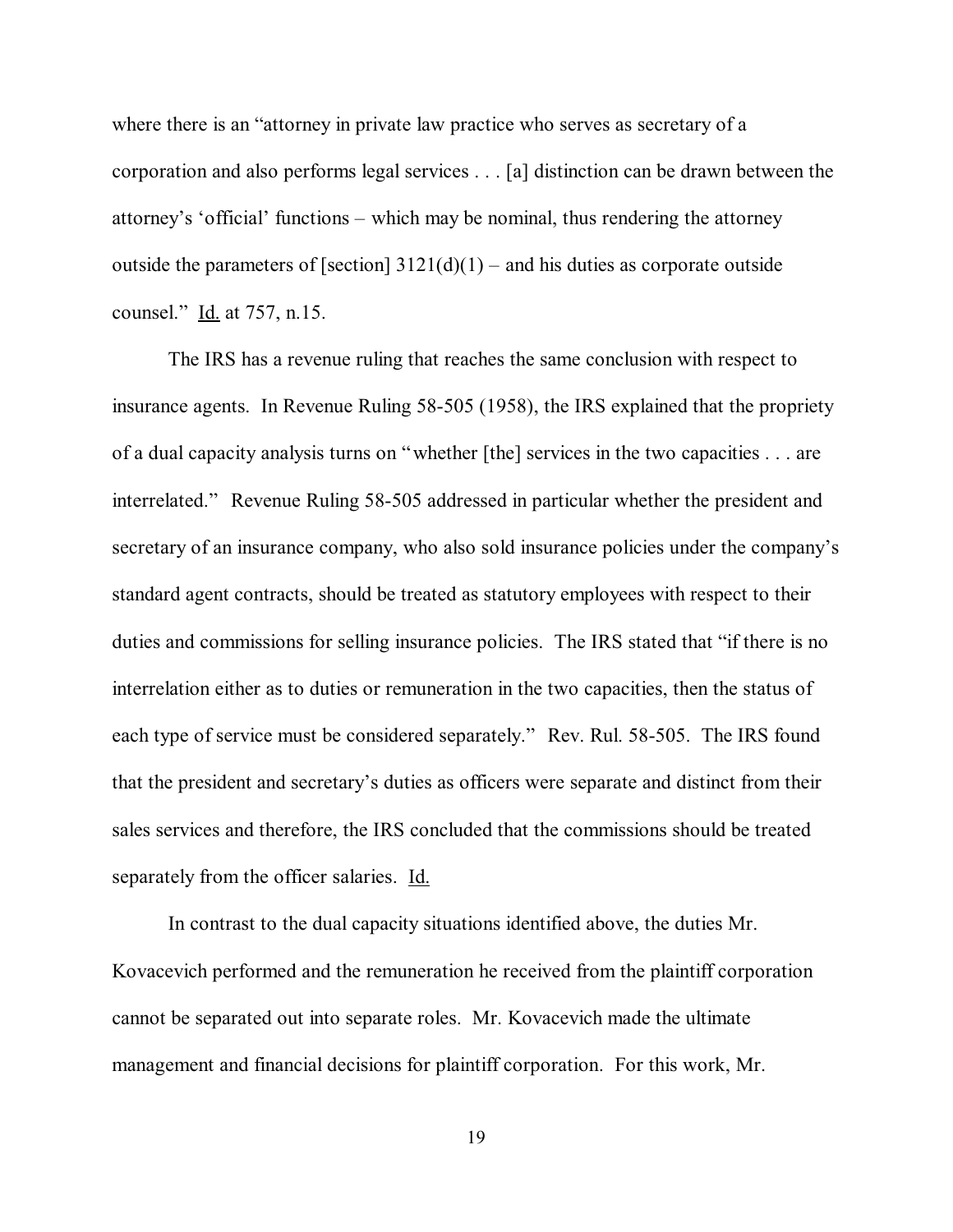Kovacevich drew money from plaintiff corporation to pay for his professional and personal expenses. Clearly, Mr. Kovacevich's duties and remuneration as the head of the corporation and as an attorney who worked through the corporation were interrelated and intermingled. Conceivably, Mr. Kovacevich could have set up his relationship with plaintiff corporation in such a way as to establish a dual capacity. The stipulated facts agreed to here, however, do not support that result.

Plaintiff corporation's additional contention that it was not liable for paying taxes on Mr. Kovacevich's payments, because it was not the statutory employer of Mr. Kovacevich is equally unfounded. Section  $3401(d)(1)$  of Title 26 provides that one is only an employer if it controls payment of its worker's wages. See Consolidated Flooring Servs. v. United States, 38 Fed. Cl. 450, 459 (1997). In Consolidated Flooring, the court held that "the party with control over the payment of such wages under 26 U.S.C. §  $3401(d)(1)$ , is the party with control of the account from which wages are paid." Id. In this case, it is undisputed that Robert Kovacevich from 1963 through at least 1994 controlled account number 1369-404. Consequently, plaintiff corporation argues that Mr. Kovacevich (not plaintiff corporation) had control over the account from which wages were paid.

Contrary to plaintiff corporation's contentions, Consolidated Flooring does not support plaintiff corporation's case. The fact that Mr. Kovacevich made the financial decisions for the corporation does not mean that it was not the corporation that was actually paying Mr. Kovacevich. Mr. Kovacevich took money billed by the corporation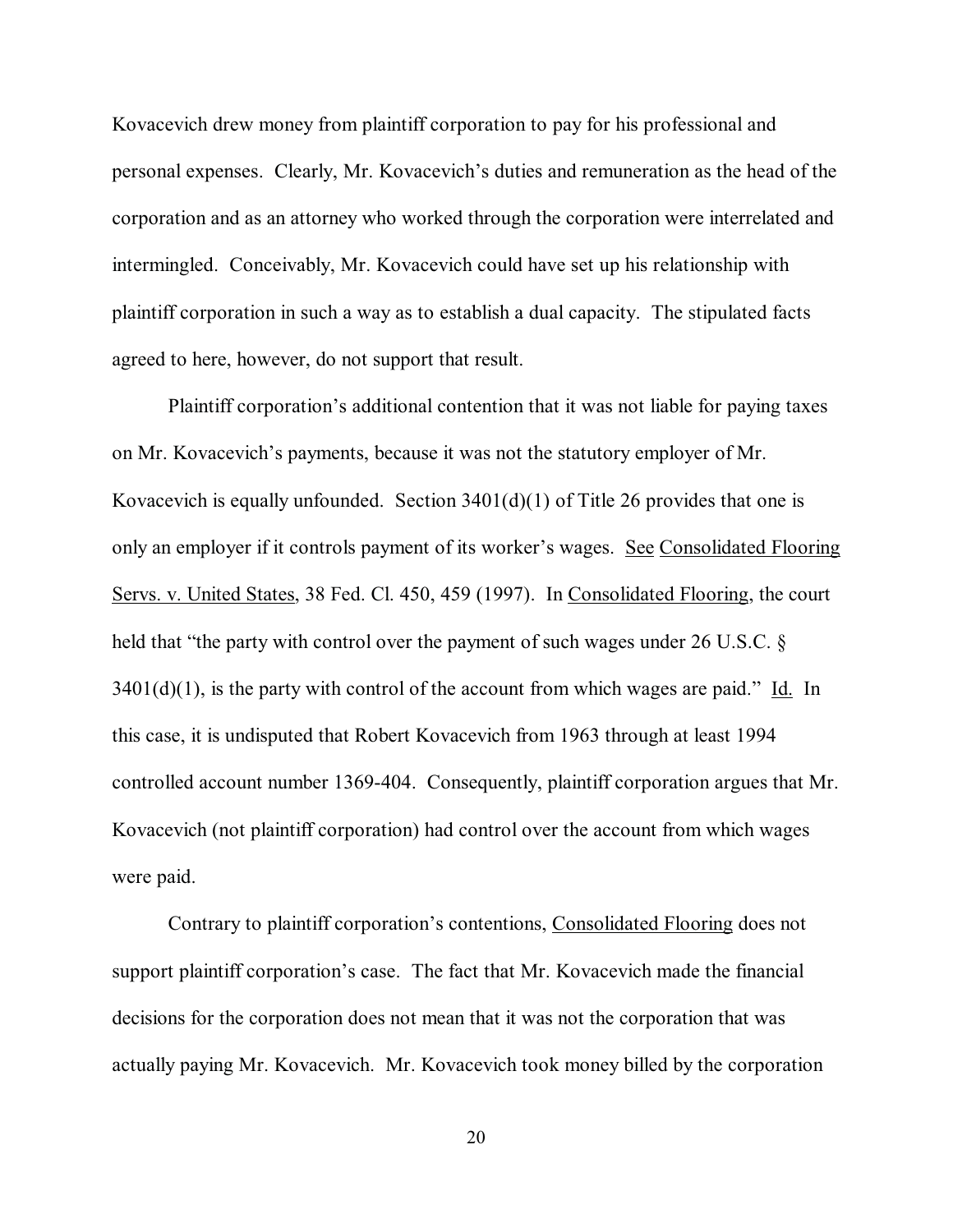and paid to the corporation to pay himself and others. Moreover, Mr. Kovacevich cannot escape the fact that the plaintiff corporation deducted the payments it made to Mr. Kovacevich on its corporate tax returns. In such circumstances, the plaintiff corporation was the employer.

Plaintiff corporation's reliance on Marlar, Inc. v. United States, 151 F.3d 962 (9th Cir. 1998), to suggest that the corporation served as only a conduit for Mr. Kovacevich is also without merit. In Marlar, the court concluded that fees generated by club dancers that are paid by the customer to the corporation but are then simply turned over to the dancer's accounts are not "wages," because the corporation is simply a conduit. Here, in contrast, Mr. Kovacevich's legal bills were sent out under the plaintiff corporation's name. The plaintiff corporation, in turn, then made payments from these fees to both Mr. Kovacevich and the other recognized "employees" of the plaintiff corporation. All of these payments were then deducted by the plaintiff corporation on its corporate tax return. In such circumstances, the plaintiff corporation was more than a mere conduit of funds.

Plaintiff corporation's reliance on Magruder v. Yellow Cab Co., 141 F.2d 324 (4th Cir. 1994), is similarly misplaced. In Magruder, the court held that the cab drivers were lessees, not employees, of the cab company who owned the cabs and therefore, payments made by third parties to the cab drivers were not wages subject to federal insurance contribution tax. First, nothing in the stipulated facts suggests that Mr. Kovacevich and plaintiff corporation had a lessor-lessee relationship. Second, the stipulated facts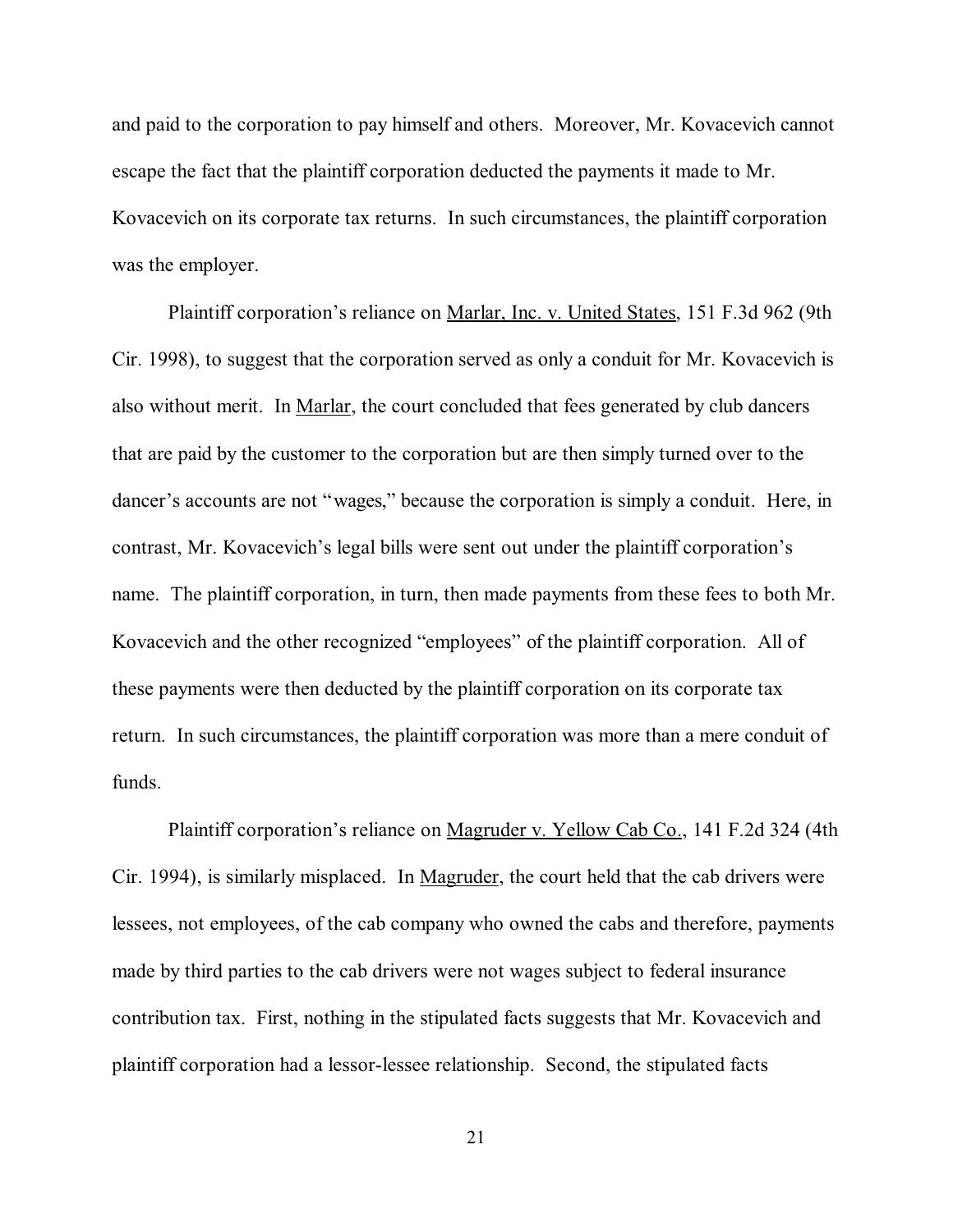demonstrate that Mr. Kovacevich, unlike the cab drivers in Magruder, did not bill his clients separately from plaintiff, but rather, plaintiff corporation sent out bills for legal services performed by Mr. Kovacevich. Therefore, Magruder is clearly inapposite.

For all of the reasons stated above, the court concludes that Robert E. Kovacevich, as president of Robert E. Kovacevich, P.S., was a statutory employee of plaintiff corporation under 26 U.S.C.  $\S$  3121(d)(1), who provided more than minor services to plaintiff corporation.10 Having concluded that Robert E. Kovacevich was a statutory employee under  $\S 3121(d)(1)$ , as the president of the plaintiff corporation, the court does not reach the issue of whether Mr. Kovacevich was also a common law employee. See Institute for Resource Mgmt. v. United States, 22 Cl. Ct. 114 (1990). Accordingly, absent relief under section 530, the plaintiff corporation was responsible for paying FICA and FUTA taxes in connection with its payments to Mr. Kovacevich during the tax years in question. $^{11}$ 

## **III. Section 530 Relief**

 $10$  Plaintiff corporation's argument that the IRS is unable to collect the employment taxes at issue because of state law limitations regarding the practice of law in the State of Washington is without merit. As noted by the defendant in its brief, employment status under section 3121(d)(1) is a question of federal law. Further, an attorney-owner of a State of Washington professional legal services corporation already has been found to be an employee for purposes of paying federal employment taxes. See Van Camp & Bennion, P.S. v. United States, 78 A.F.T.R.2d (RIA) 5843 (E.D. Wash. 1996).

 $11$  The court recognizes that Mr. Kovacevich paid self-employment taxes on certain amounts that he received from the plaintiff corporation. The court will address how those payments should be accounted for in the next phase of this case. The payments do not, however, excuse the plaintiff corporation's liability for not paying employment taxes for Mr. Kovacevich.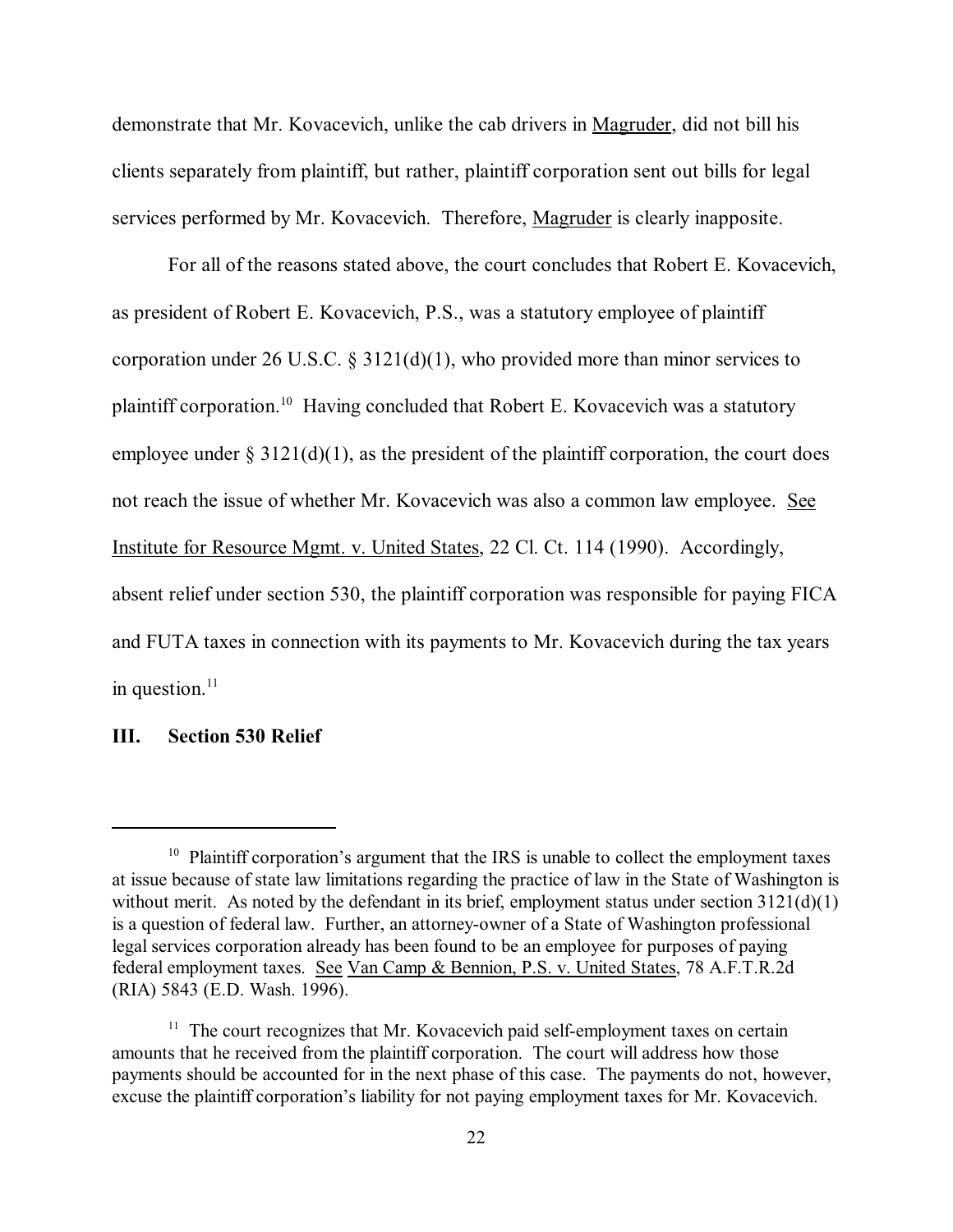Having determined above that Mr. Kovacevich was a statutory employee of plaintiff corporation for the years in question, the court must now determine whether plaintiff corporation may rely on the safe harbor provision of section 530 of the Revenue Act of 1978, Pub. L. No. 95-600, 92 Stat. 2763, 2885, codified at 26 U.S.C. § 3401 note (1979), to avoid that tax liability. Section 530 was enacted by Congress to provide relief for businesses who had been treating their workers as independent contractors, even though they might be considered to be employees under the Code. See Institute for Resource Mgmt., 22 Cl. Ct. at 114.

Section 530 states, in relevant part:

(a) Termination of certain employment tax liability -

 $(1)$  In general - IF:

- (A) for purposes of employment taxes, the taxpayer did not treat an individual as an employee for any period, and
- (B) in the case of periods after Dec. 31, 1978, all Federal tax returns . . . required to be filed by the taxpayer with respect to such individual for such period are filed on a basis consistent with the taxpayer's treatment of such individual as not being an employee,

then, for purposes of applying such taxes for such period with respect to the taxpayer, the individual shall be deemed not to be an employee unless the taxpayer had no reasonable basis for not treating such individual as an employee.

Pub. L. No. 95-600, § 530.

In order to qualify for section 530 relief, a taxpayer must have filed all of its tax

returns consistent with treating the worker as an independent contractor. This includes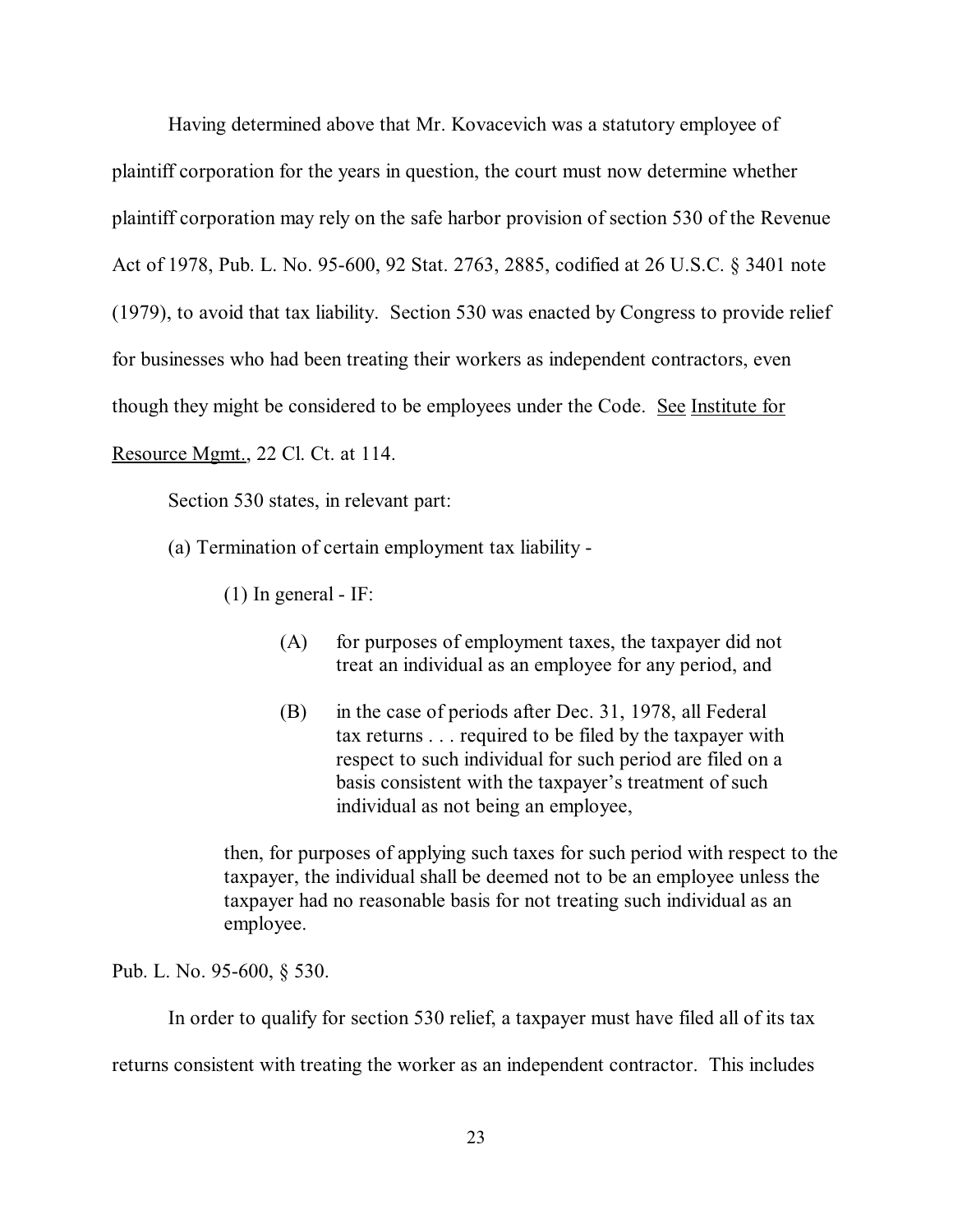reporting on a Form 1099 any payment of \$600 or more made by a person engaged in a business to another person. See 26 U.S.C. § 6041(a) (1986). As stated by the Federal Circuit in Henry v. United States, 793 F.2d 289, 291 (Fed. Cir. 1986):

"As we read it, the subsection provides in clear and unambiguous language that in order to qualify for the automatic relief specified therein, the taxpayer is required to file all federal tax returns, including information returns (Form 1099) . . . on a basis which is consistent with the taxpayer's treatment of each worker as an independent contractor, rather than as an employee."

Here, the parties stipulate that plaintiff corporation did not file a Form 1099 for Mr. Kovacevich for the years in question. In such circumstances, plaintiff corporation may not rely on the safe harbor provision.

Plaintiff corporation's contention that it did not have to file a Form 1099 because Mr. Kovacevich, not the corporation, controlled the bank account is without merit. The stipulated facts state that for the relevant time period all checks were written on an account that identified the payor as the plaintiff corporation. Therefore, if the plaintiff corporation had wanted to treat the payments to Mr. Kovacevich as payments to an independent contractor, it needed to have filed Forms 1099.

Plaintiff corporation's contention that it did not have to file a Form 1099 because it was engaged in a joint venture with Mr. Kovacevich is also without merit. The stipulated facts do not suggest that Mr. Kovacevich and the plaintiff corporation were engaged in a joint venture. In addition, the plaintiff corporation never filed a partnership return, as required under 26 U.S.C. §§ 761(a) and 6031(a), indicating a joint venture between Mr. Kovacevich and plaintiff corporation. Further, the plaintiff corporation